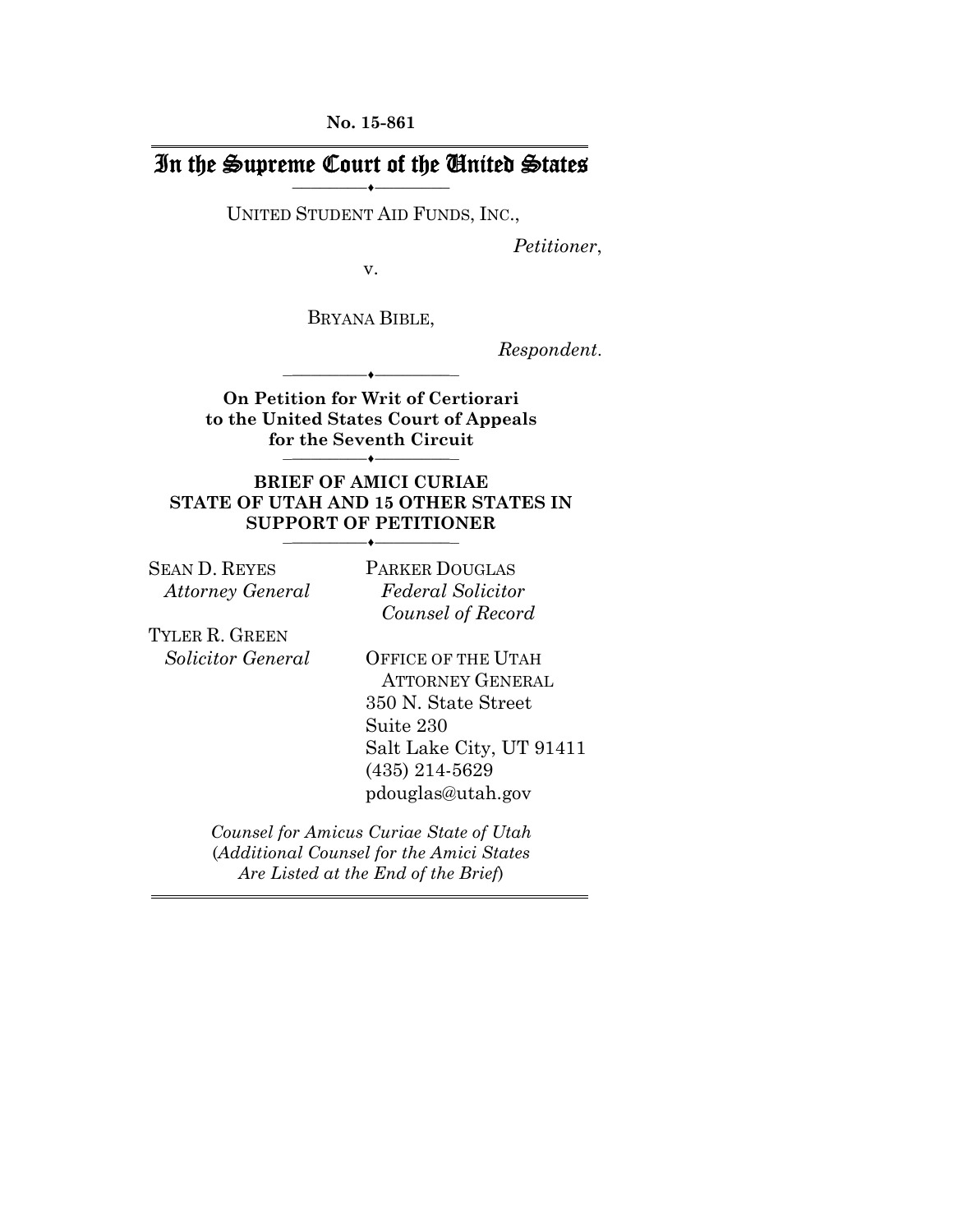## **TABLE OF CONTENTS**

# Page

|                      |                                                                                                                                                                                                                                                                                                 | $\overline{\mathbf{ii}}$ |
|----------------------|-------------------------------------------------------------------------------------------------------------------------------------------------------------------------------------------------------------------------------------------------------------------------------------------------|--------------------------|
|                      |                                                                                                                                                                                                                                                                                                 | 1                        |
|                      |                                                                                                                                                                                                                                                                                                 | $\overline{2}$           |
|                      |                                                                                                                                                                                                                                                                                                 | 4                        |
| I.<br>$\mathbf{A}$ . | The Court Should Grant Certiorari<br>to Revisit Its Holdings in Auer $v$ .<br>Robbins And Bowles v. Seminole Rock &<br>As Several Members of the Court<br>Have Recognized, the Judicial<br>Doctrine Requiring Deference to an<br>Agency's Interpretations of Its Own<br>Regulations Is Ripe for | 4<br>$\overline{4}$      |
| <b>B.</b>            | The Auer/Seminole Rock Doctrine<br>Been Roundly Criticized<br>Has<br>by the Lower Courts and Legal                                                                                                                                                                                              | 6                        |
| C.                   | Stare Decisis Does Not Weigh<br>Against Granting Certiorari to<br>Revisit the <i>Auer/Seminole Rock</i>                                                                                                                                                                                         | 9                        |

i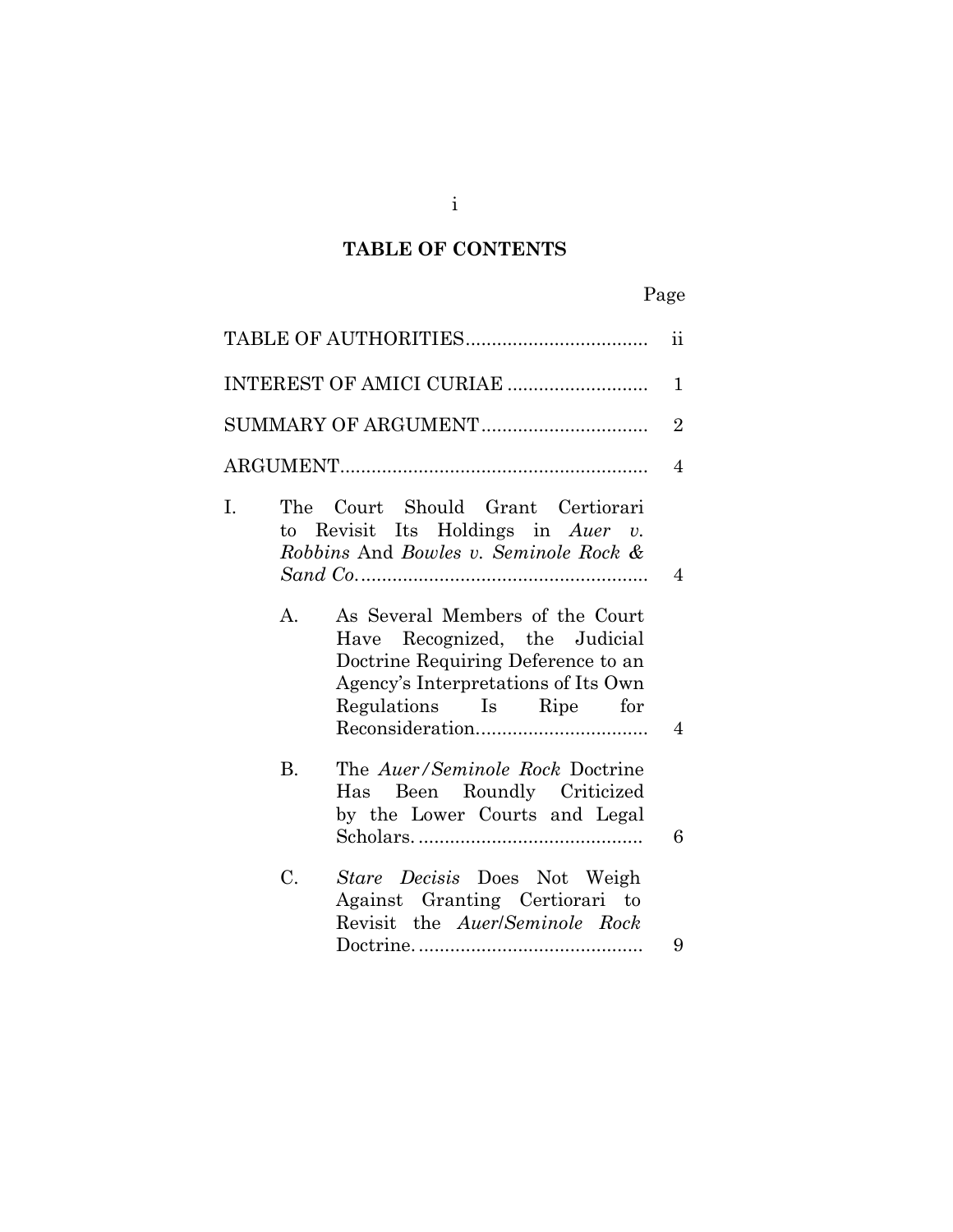| H.  | The Court Should Grant Certiorari to<br>Vindicate Constitutional Principles of |                                                                                                                                                      |    |
|-----|--------------------------------------------------------------------------------|------------------------------------------------------------------------------------------------------------------------------------------------------|----|
|     | $\mathbf{A}$                                                                   | The <i>Auer/Seminole Rock</i> Doctrine<br>Cannot Be Reconciled with the<br>Supremacy Clause.                                                         | 11 |
|     | <b>B.</b>                                                                      | The <i>Auer/Seminole Rock</i> Doctrine<br>the<br>Political<br>Undermines<br>Protections Afforded to the States                                       | 13 |
|     | C.                                                                             | The <i>Auer/Seminole Rock</i> Doctrine<br>Allows Agencies to Circumvent the<br>Procedural Safeguards Available to<br>States Under the Administrative | 15 |
| TH. |                                                                                | This Case Provides the Court an Ideal<br>Vehicle for Revisiting the Auer/Seminole                                                                    | 17 |
|     |                                                                                |                                                                                                                                                      | 19 |
|     |                                                                                | LIST OF ADDITIONAL COUNSEL                                                                                                                           | 1a |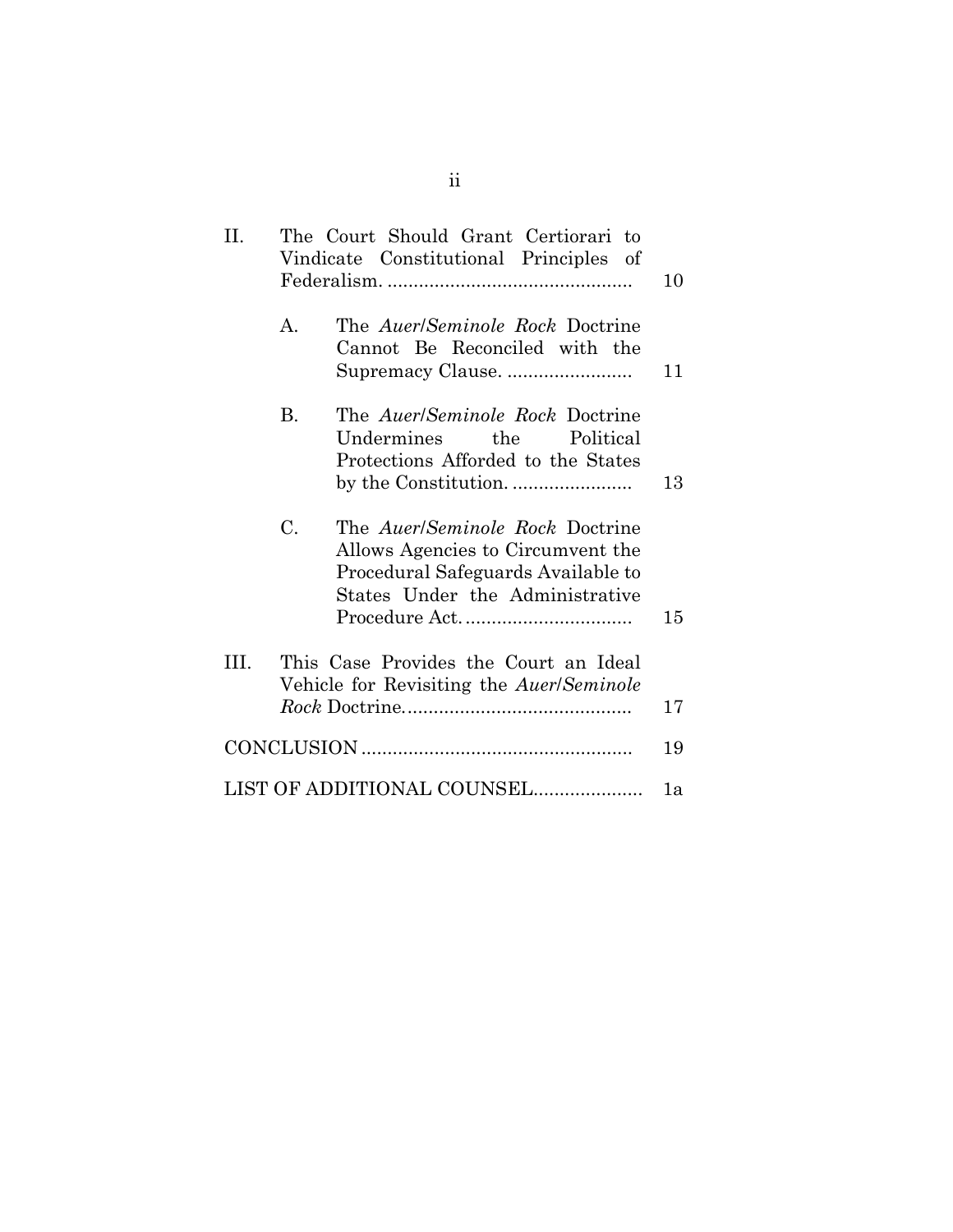## **TABLE OF AUTHORITIES**

| <b>CASES</b><br>Page                                                               |
|------------------------------------------------------------------------------------|
| Auer v. Robbins, 519 U.S. 452 (1997) passim                                        |
| Bible v. United Student Aid Funds, Inc.,<br>799 F.3d 633 (7th Cir. 2015) 17, 18    |
| Bible v. United Student Aid Funds, Inc.,<br>807 F.3d 839 (7th Cir. 2015) 1, 17, 18 |
| Bowles v. Seminole Rock & Sand Co.,                                                |
| Chevron, U.S.A. Inc. v. NRDC,                                                      |
| City of Arlington v. FCC, 133 S. Ct. 1863 (2013)  12                               |
| City of New York v. FCC, 486 U.S. 57 (1988) 12                                     |
| Clinton v. City of New York,                                                       |
| Decker v. Northwest Envtl. Def. Ctr.,                                              |
| Elgin Nursing & Rehab. Ctr. v.<br>United States Dep't of Health & Human Servs.,    |
| Exelon Generation Co. v.<br>Local 15, Int'l Bhd. of Elec. Workers,                 |
| Garcia v. San Antonio Metro. Transit Auth.,                                        |
| Geier v. American Honda Motor Co., Inc.,                                           |
| Gonzales v. Oregon, 546 U.S. 243 (2006) 2, 3, 6                                    |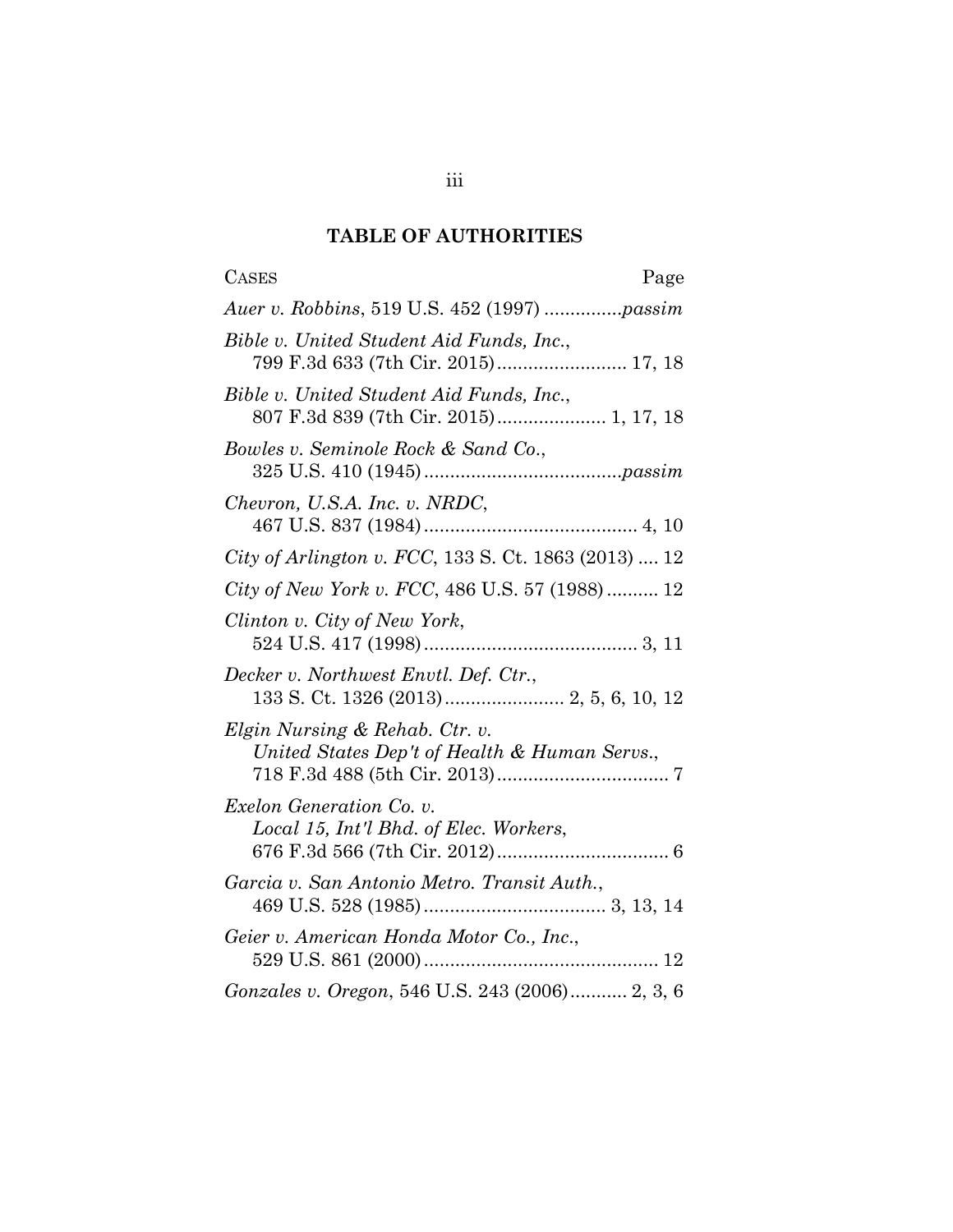| Johnson v. McDonald,                                                                         |
|----------------------------------------------------------------------------------------------|
|                                                                                              |
| Louisiana Pub. Serv. Comm'n v. FCC,                                                          |
| Medellín v. Texas, 552 U.S. 491 (2008) 3, 13                                                 |
| <i>Montejo v. Louisiana, 556 U.S. 778 (2009)</i> 9, 10                                       |
| Perez v. Loren Cook Co.,                                                                     |
| Perez v. Mortgage Bankers Ass'n,                                                             |
| PLIVA, Inc. v. Mensing,                                                                      |
| Smiley v. Citibank (South Dakota), N.A.,                                                     |
| Talk America, Inc. v. Michigan Bell Tel. Co.,<br>564 U.S. 50, 131 S. Ct. 2254 (2011) 2, 4, 5 |
| Thomas Jefferson Univ. v. Shalala,                                                           |
| Tomlinson v. El Paso Corp.,                                                                  |
| Wells Fargo Bank of Texas, N.A. v. James,<br>321 F.3d 488 (5th Cir. 2003) 12                 |
| CONSTITUTIONAL PROVISIONS, STATUTES, AND RULES                                               |
|                                                                                              |

| CONSTITUTIONAL PROVISIONS, STATUTES, AND RULES |  |
|------------------------------------------------|--|
|                                                |  |
|                                                |  |
|                                                |  |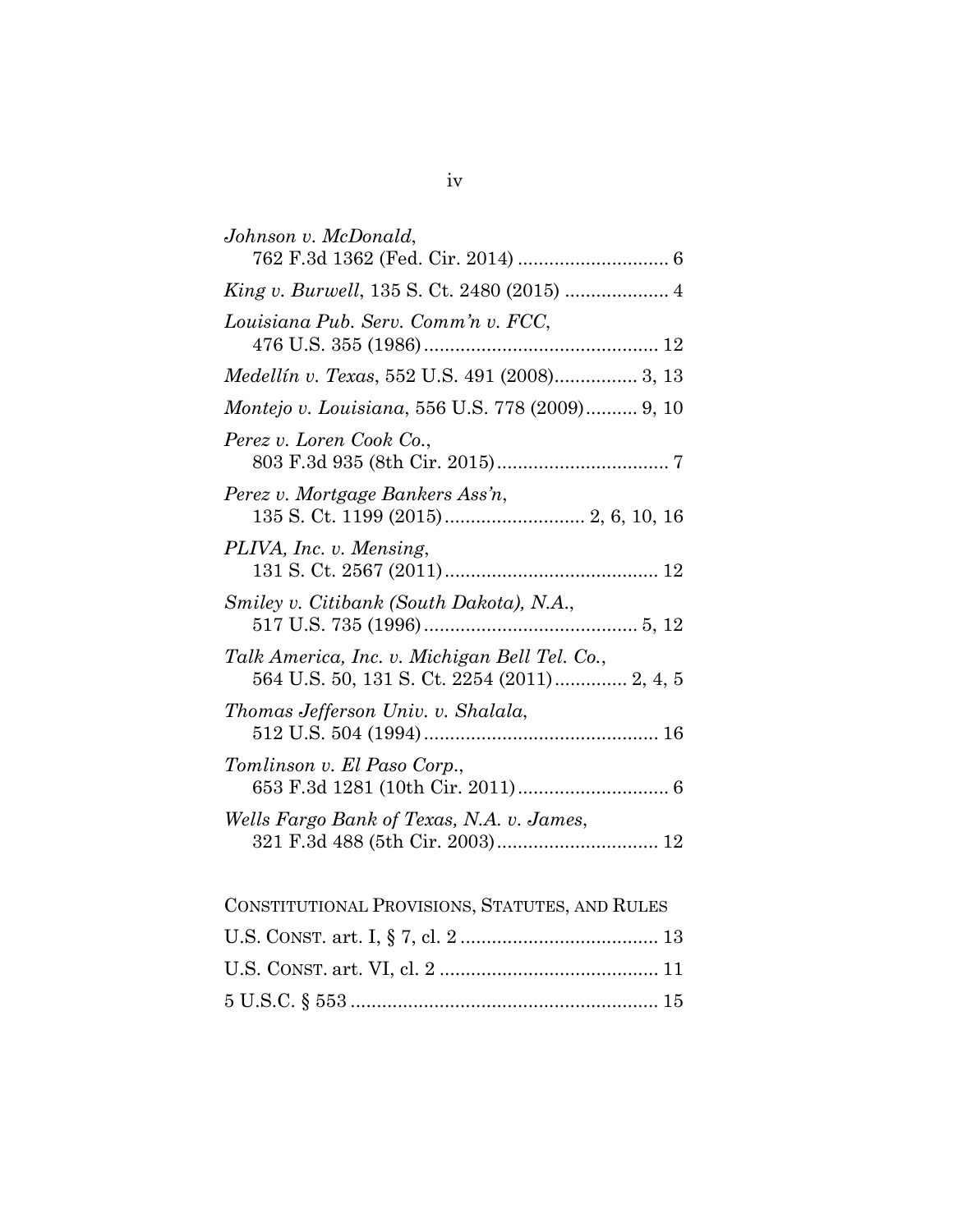# **OTHER**

| Robert A. Anthony, The Supreme Court and the<br>APA: Sometimes They Just Don't Get It,                                                                                 | 9  |
|------------------------------------------------------------------------------------------------------------------------------------------------------------------------|----|
| Charles J. Cooper, Confronting the Administrative                                                                                                                      | 9  |
| THE FEDERALIST NO. 46 (James Madison)                                                                                                                                  | 14 |
| Timothy H. Gray, Manual Override? Accardi,<br>Skidmore, and the Legal Effect of the Social<br>Security Administration's Hallex Manual,                                 | 8  |
| PHILIP HAMBURGER, IS ADMINISTRATIVE LAW                                                                                                                                | 8  |
| Michael P. Healy, The Past, Present and<br><b>Future of Auer Deference: Mead, Form</b><br>and Function in Judicial Review of<br>Agency Interpretations of Regulations, |    |
| Sanne H. Knudsen & Amy J. Wildermuth, Lessons<br>from the Lost History of Seminole Rock,<br>22 GEO. MASON L. REV. 647 (2015)                                           | 8  |
| Kevin O. Leske, Between Seminole Rock and a<br>Hard Place: A New Approach to Agency<br>Deference, 46 CONN. L. REV. 227 (2013)                                          | 9  |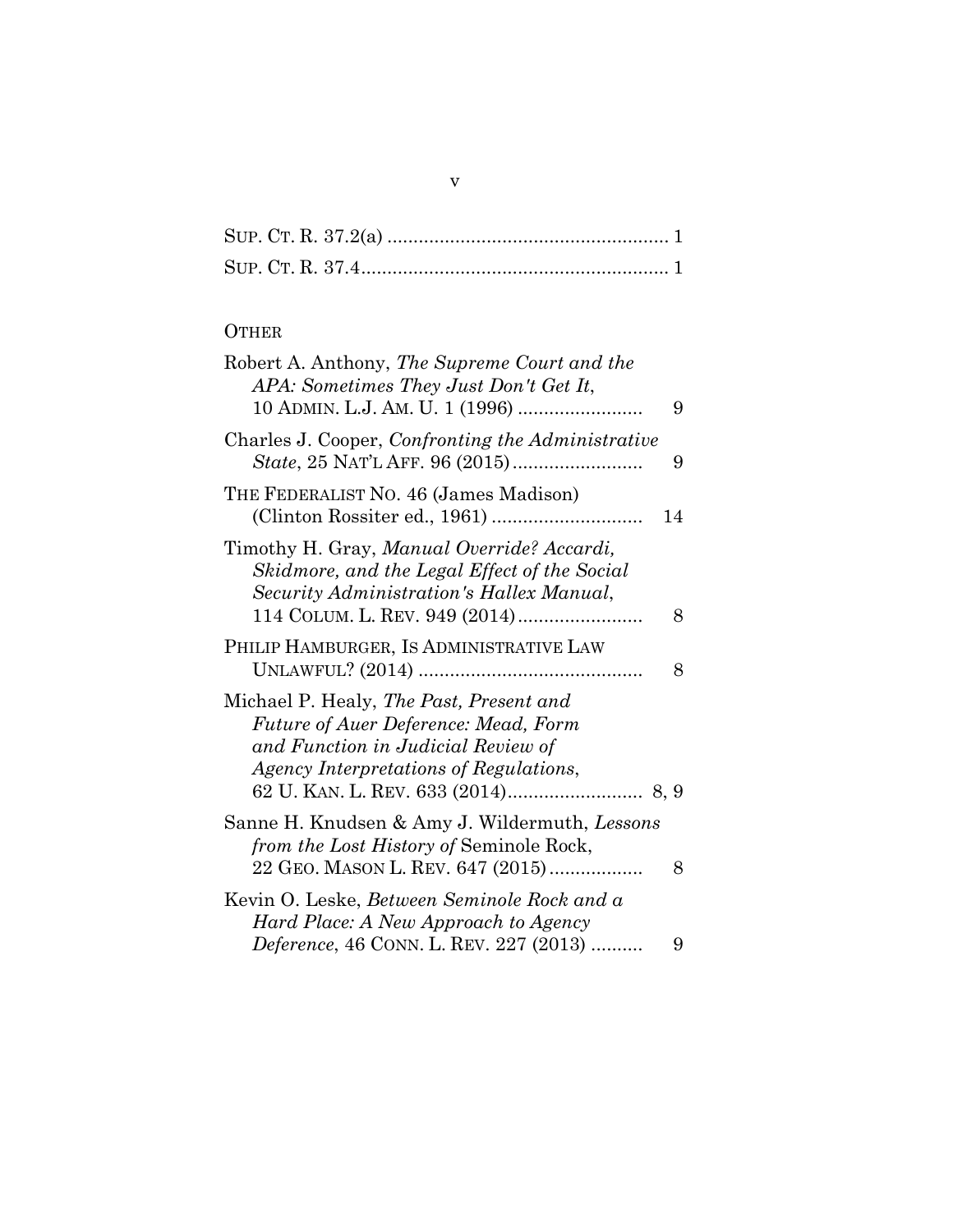| John F. Manning, Constitutional Structure<br>and Judicial Deference to Agency<br><i>Interpretations of Agency Rules,</i><br>96 COLUM. L. REV. 612 (1996) 7, 8, 15, 16 |    |
|-----------------------------------------------------------------------------------------------------------------------------------------------------------------------|----|
| Nina A. Mendelson, <i>Chevron and Preemption</i> ,                                                                                                                    | 16 |
| Jennifer Nou, Regulatory Textualism,                                                                                                                                  | 8  |
| James M. Puckett, <i>Embracing the Queen of Hearts</i> :<br>Deference to Retroactive Tax Rules,<br>40 FLA. ST. U. L. REV. 349 (2013)                                  | 9  |
| Miriam Seifter, States as Interest Groups in the<br><i>Administrative Process,</i>                                                                                    |    |
| Herbert Wechsler, <i>The Political Safeguards of</i><br>Federalism: The Role of the States in the<br>Composition and Selection of the National                        |    |
| Government,                                                                                                                                                           | 14 |
|                                                                                                                                                                       |    |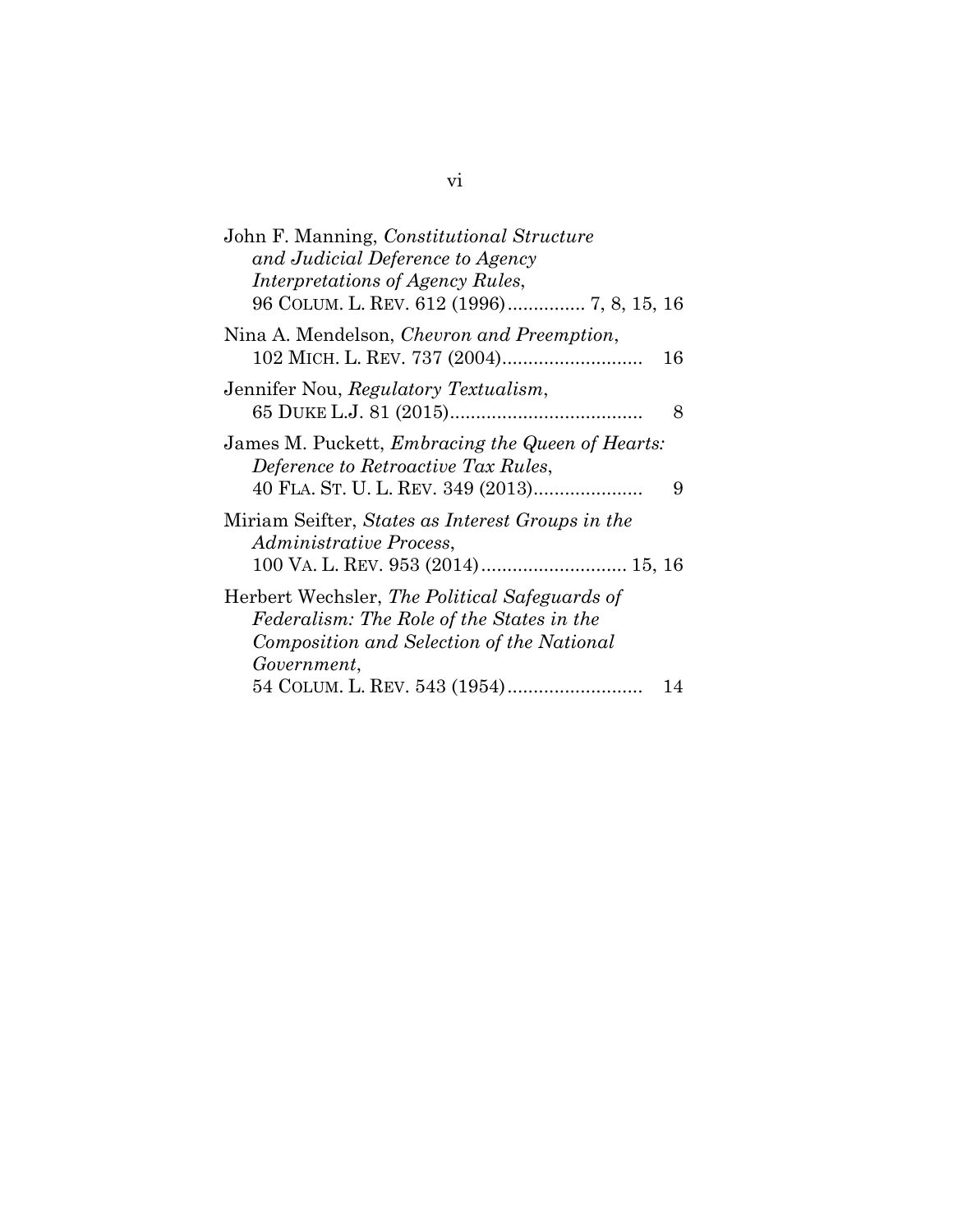#### **INTEREST OF AMICI CURIAE1**

Amici curiae—the States of Utah, Texas, Wisconsin, Alabama, Arkansas, Arizona, Georgia, Indiana, Kansas, Montana, Nevada, Ohio, Oklahoma, South Carolina, West Virginia, and Wyoming submit this brief in support of Petitioner because the decision below demonstrates that this Court's decisions in *Auer v. Robbins*, 519 U.S. 452 (1997), and *Bowles v. Seminole Rock & Sand Co*., 325 U.S. 410 (1945), have improperly increased the power of federal agencies, contrary to principles of federalism and administrative law. As Judge Easterbrook observed in an opinion concurring in denial of rehearing *en banc* of the decision below, the *Auer/Seminole Rock* doctrine of deference should be reconsidered, and this case presents an ideal vehicle for doing so. *Bible v. United Student Aid Funds, Inc.*, 807 F.3d 839, 841 (7th Cir. 2015). This court should grant the petition and reject the *Auer/Seminole Rock* doctrine of deference once and for all.

Amici States take seriously their obligation to defend the rights of their citizens and the interest of their citizens in state sovereignty. Chief among those at issue here are the States' interest in properly balanced federalism in the separation of powers between the federal government and the several States, as well as in the consistent and non-arbitrary application of federal regulations. In the interest of protecting citizens' rights to self-governance through state government, ensuring that federal

<sup>1</sup> Amici certify that they provided counsel of record for Petitioner and Respondent timely notice of their intent to file this brief. *See* SUP. CT. R. 37.2(a), 37.4.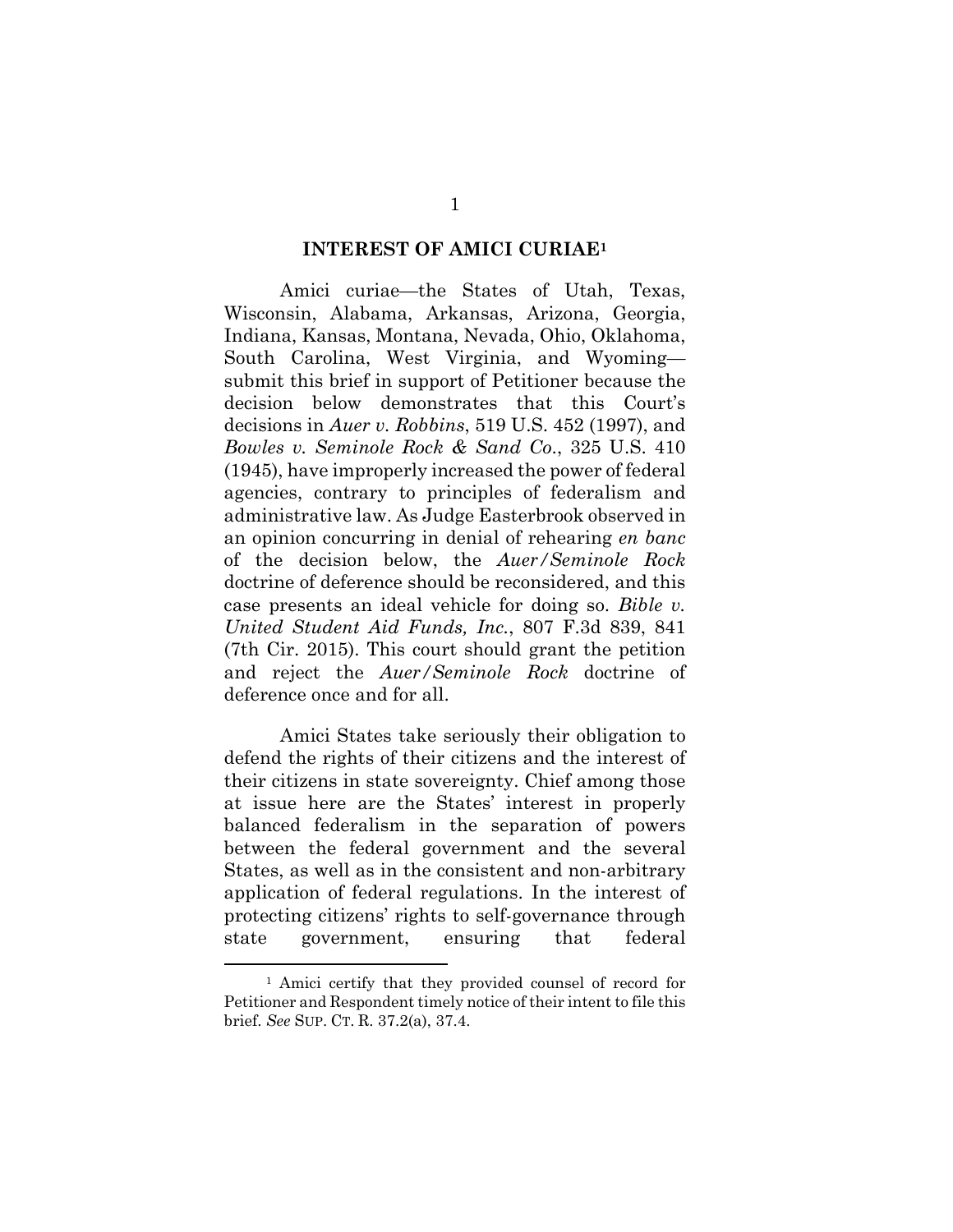administrative regulations are not arbitrarily applied, and to avoid a misapplication of the important doctrine of federalism, Amici States urge this Court to grant the petition for writ of certiorari.



#### **SUMMARY OF ARGUMENT**

This Court's decisions in *Auer v. Robbins*, 519 U.S. 452 (1997), and *Bowles v. Seminole Rock & Sand Co*., 325 U.S. 410 (1945), require courts to give "controlling weight" to agency interpretations of ambiguous regulations. *Seminole Rock*, 325 U.S. at 414. There is a growing recognition by jurists and scholars, including members of this Court, that the doctrine of deference set forth in these cases raises grave separation of powers and administrative law concerns. By placing the separate powers to write and to interpret law in the same hands, this doctrine encourages vague regulations, ever shifting administrative interpretations, and arbitrary government. In light of these concerns, various members of this Court—including Justice Scalia, the author of *Auer*—have indicated their willingness to reconsider the *Auer/Seminole Rock* doctrine in an appropriate case. *See*, *e.g*., *Talk America, Inc. v. Michigan Bell Tel. Co.*, 564 U.S. 50, 131 S. Ct. 2254, 2266 (2011) (Scalia, J., concurring); *Decker v. Northwest Envtl. Def. Ctr.*, 133 S. Ct. 1326, 1339 (2013) (Roberts, C.J., concurring); *Perez v. Mortgage Bankers Ass'n*, 135 S. Ct. 1199, 1210–11 (2015) (Alito, J., concurring in part and concurring in the judgment); *id.* at 1225 (Thomas, J., concurring in the judgment); *cf. Gonzales v. Oregon*, 546 U.S. 243, 256– 59 (2006) (Kennedy, J.) (finding *Auer/Seminole Rock*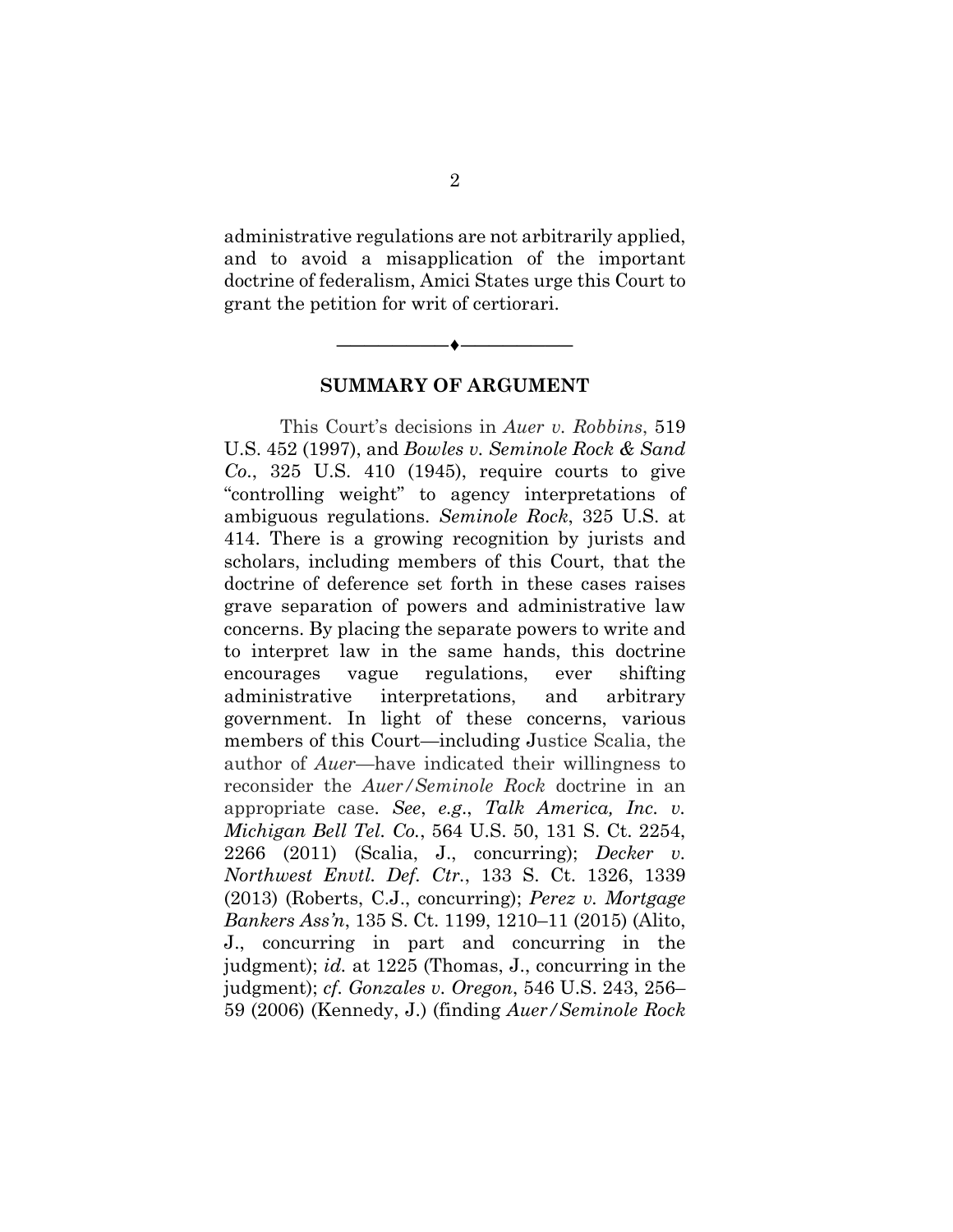deference inapplicable where agency rule merely echoed open-ended statutory language).

In addition to separation of powers and administrative law concerns, the *Auer/Seminole Rock* doctrine also subverts basic principles of federalism. Affording the force of federal law—and thus the ability to preempt contrary state laws—to agency interpretations of ambiguous regulations cannot be squared with the text or spirit of the Supremacy Clause, for such interpretations are not "made in pursuance" of the Constitution as that Clause requires. *See Medellín v. Texas*, 552 U.S. 491, 523–532 (2008); *Clinton v. City of New York*, 524 U.S. 417, 439– 40 (1998). In addition, the *Auer/Seminole Rock* doctrine deprives States of the protections afforded them by the political process. Although the Constitution guarantees the States a role in the composition of the federal legislature in order to ensure that their interests are heard and understood, the States lack any such role in the composition of federal agencies. *See Garcia v. San Antonio Metro. Transit Auth.*, 469 U.S. 528, 550–54 (1985). Finally, by allowing—indeed encouraging—agencies to evade the notice-and-comment requirements of the Administrative Procedure Act, the *Auer/Seminole Rock* doctrine deprives States of the opportunity to participate in the rulemaking process intended by that statute.

This petition presents the Court with an ideal vehicle for reconsidering the *Auer/Seminole Rock* doctrine. Not only does the case below squarely present the continued viability of this doctrine, it also provides a textbook example of the excesses and untoward effects of the doctrine in operation. This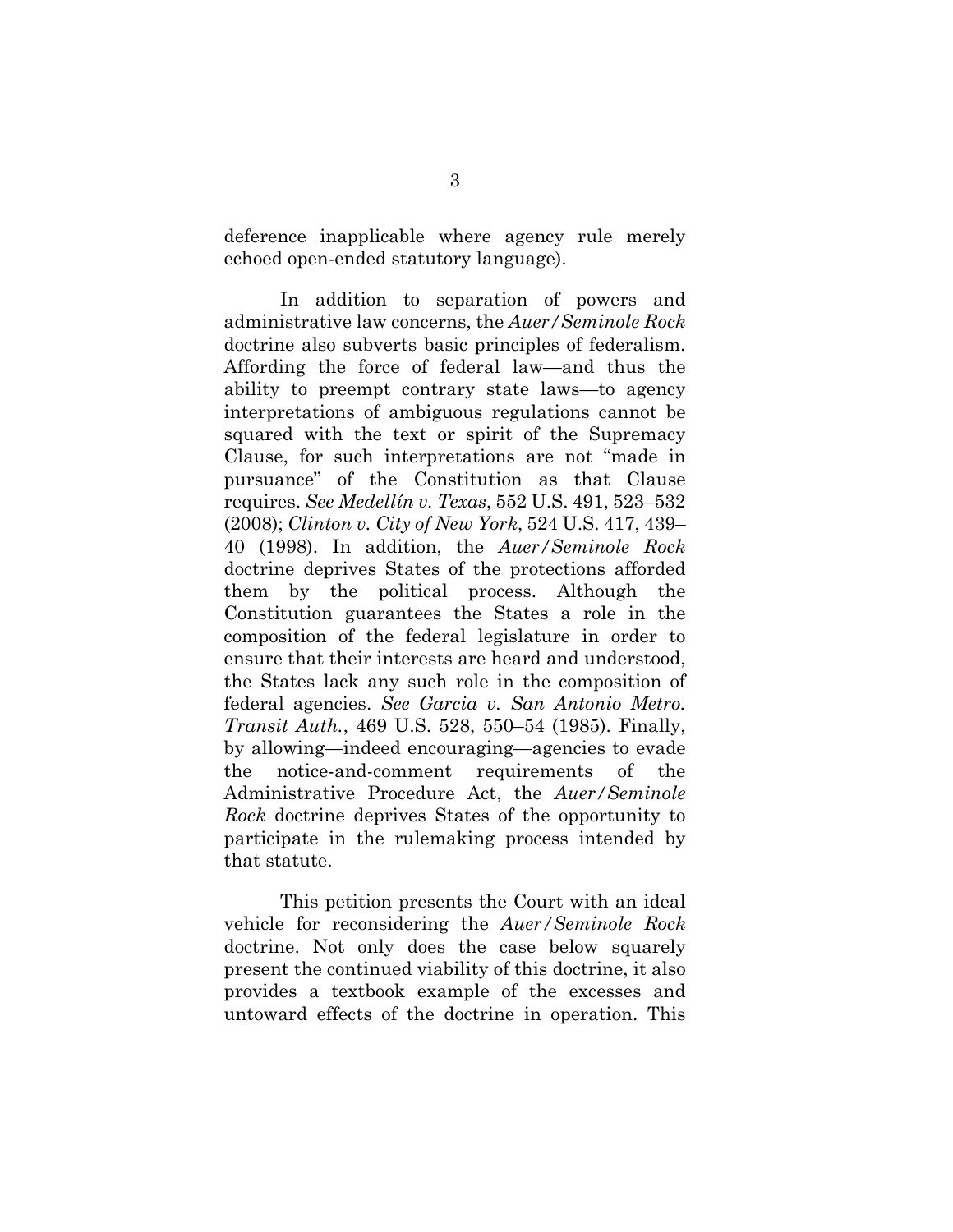Court should grant certiorari*.*

#### **ARGUMENT**

**――――――――♦――――――――**

## **I. The Court Should Grant Certiorari to Revisit Its Holdings in** *Auer v. Robbins*  **And** *Bowles v. Seminole Rock & Sand Co***.**

#### **A. As Several Members of the Court Have Recognized, the Judicial Doctrine Requiring Deference to an Agency's Interpretations of Its Own Regulations Is Ripe for Reconsideration.**

"In a democracy, the power to make the law rests with those chosen by the people." *King v. Burwell*, 135 S. Ct. 2480, 2496 (2015). There is growing agreement that deferring to an agency's interpretations of its own regulations, as required by this Court's decisions in *Auer v. Robbins*, 519 U.S. 452 (1997), and *Bowles v. Seminole Rock & Sand Co*., 325 U.S. 410 (1945), is inconsistent with this fundamental principle. Indeed, the author of *Auer* himself, Justice Scalia, has acknowledged, "while I have in the past uncritically accepted [the *Auer/Seminole Rock*] rule, I have become increasingly doubtful of its validity." *Talk America, Inc. v. Michigan Bell Tel. Co.*, 564 U.S. 50, 131 S. Ct. 2254, 2266 (2011) (Scalia, J., concurring).

To be sure, under *Chevron, U.S.A. Inc. v. NRDC*, 467 U.S. 837 (1984), federal courts defer, in at least some circumstances, to reasonable agency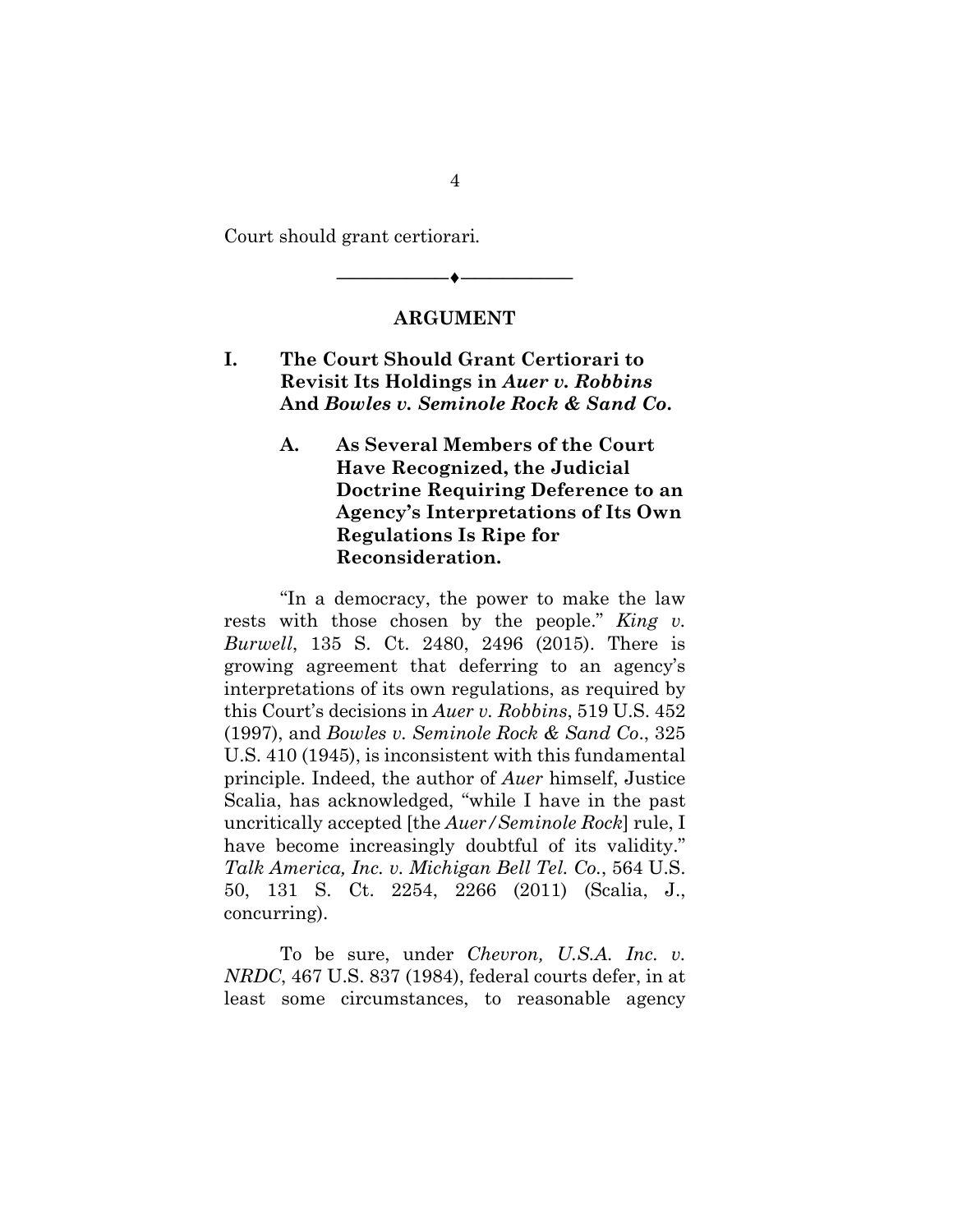interpretations of ambiguous statutes "because of a presumption that Congress, when it left ambiguity in a statute meant for implementation by an agency, understood that the ambiguity would be resolved, first and foremost, by the agency, and desired the agency (rather than the courts) to possess whatever degree of discretion the ambiguity allows." *Smiley v. Citibank (South Dakota), N.A.*, 517 U.S. 735, 740–41 (1996). But leaving aside the soundness of *Chevron*'s rationale, "*Auer* is not a logical corollary to *Chevron*." *Decker v. Northwest Envtl. Def. Ctr.*, 133 S. Ct. 1326, 1341 (2013) (Scalia, J., concurring in part and dissenting in part). For even assuming that "the implication of an agency power to clarify [an ambiguous] statute is reasonable enough, there is surely no congressional implication that the agency can resolve ambiguities in its own regulations." *Id*. To the contrary, as Justice Scalia has explained, *Auer* constitutes "a dangerous permission slip for the arrogation of power." *Id.* Indeed, judicial deference to an agency's interpretation of its own regulations "violate[s] a fundamental principle of separation of powers—that the power to write a law and the power to interpret it cannot rest in the same hands." *Id*. This perilous combination "encourages the agency to enact vague rules which give it the power, in future adjudications, to do what it pleases. This frustrates the notice and predictability purposes of rulemaking, and promotes arbitrary government." *Talk America*, 131 S. Ct. at 2266 (Scalia, J., concurring).

Several other Justices have also questioned the soundness of *Auer* and *Seminole Rock.* Recognizing that these cases raise issues that go "to the heart of administrative law," Chief Justice Roberts has indicated his willingness to revisit the *Auer/Seminole*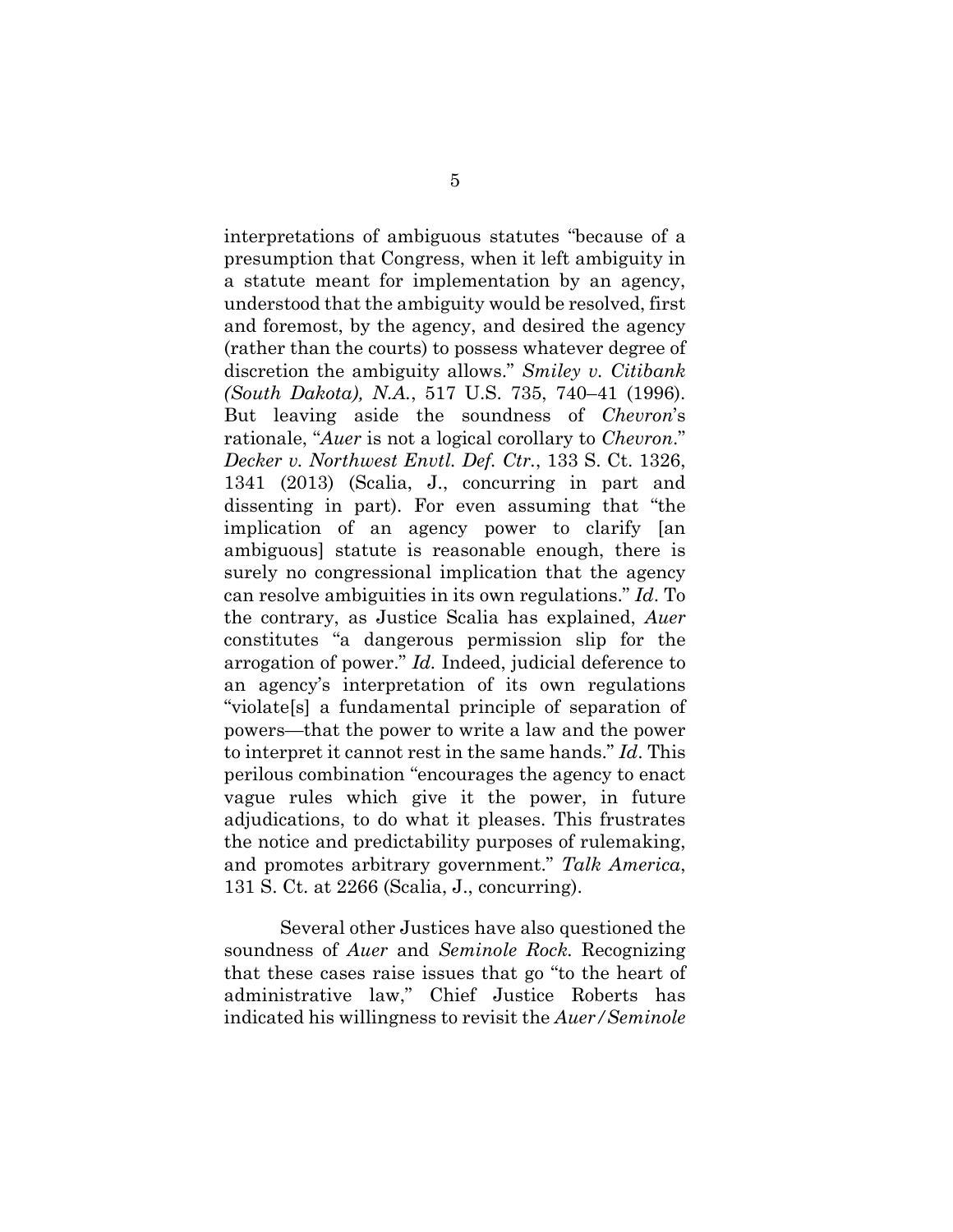*Rock* doctrine in "a case in which the issue is properly raised and argued." *Decker*, 133 S. Ct. at 1339 (Roberts, C.J., concurring). Justice Alito has likewise indicated that he "await[s] a case in which the validity of *Seminole Rock* may be explored through full briefing and argument." *Perez v. Mortgage Bankers Ass'n*, 135 S. Ct. 1199, 1210–11 (2015) (Alito, J., concurring in part and concurring in the judgment). And Justice Thomas has stated that "[b]y [his] best lights, the entire line of precedent beginning with *Seminole Rock* raises serious constitutional questions and should be reconsidered in an appropriate case." Id. at 1225 (Thomas, J., concurring in the judgment); *cf. Gonzales v. Oregon*, 546 U.S. 243, 256–59, 263–68 (2006) (Kennedy, J.) (finding *Auer/Seminole Rock* deference inapplicable but indicating that deference is inappropriate where congressional delegation of interpretive authority is doubtful). This petition presents the "appropriate case" for "explor[ing]" and "reconsider[ing]" the continued soundness of *Auer* and *Seminole Rock*.

#### **B. The** *Auer/Seminole Rock* **Doctrine Has Been Roundly Criticized by the Lower Courts and Legal Scholars.**

1. Lower courts likewise recognize that *Auer* "raises serious separation-of-powers and administrative law concerns." *Exelon Generation Co. v. Local 15, Int'l Bhd. of Elec. Workers*, 676 F.3d 566, 576 n.5 (7th Cir. 2012), as amended May 9, 2012; *see also, e.g.*, *Johnson v. McDonald*, 762 F.3d 1362, 1367 (Fed. Cir. 2014) (O'Malley, J., concurring); *Tomlinson v. El Paso Corp*., 653 F.3d 1281, 1291 n.8 (10th Cir. 2011). After all, *Auer* deference subverts the constitutional division of powers by allowing agencies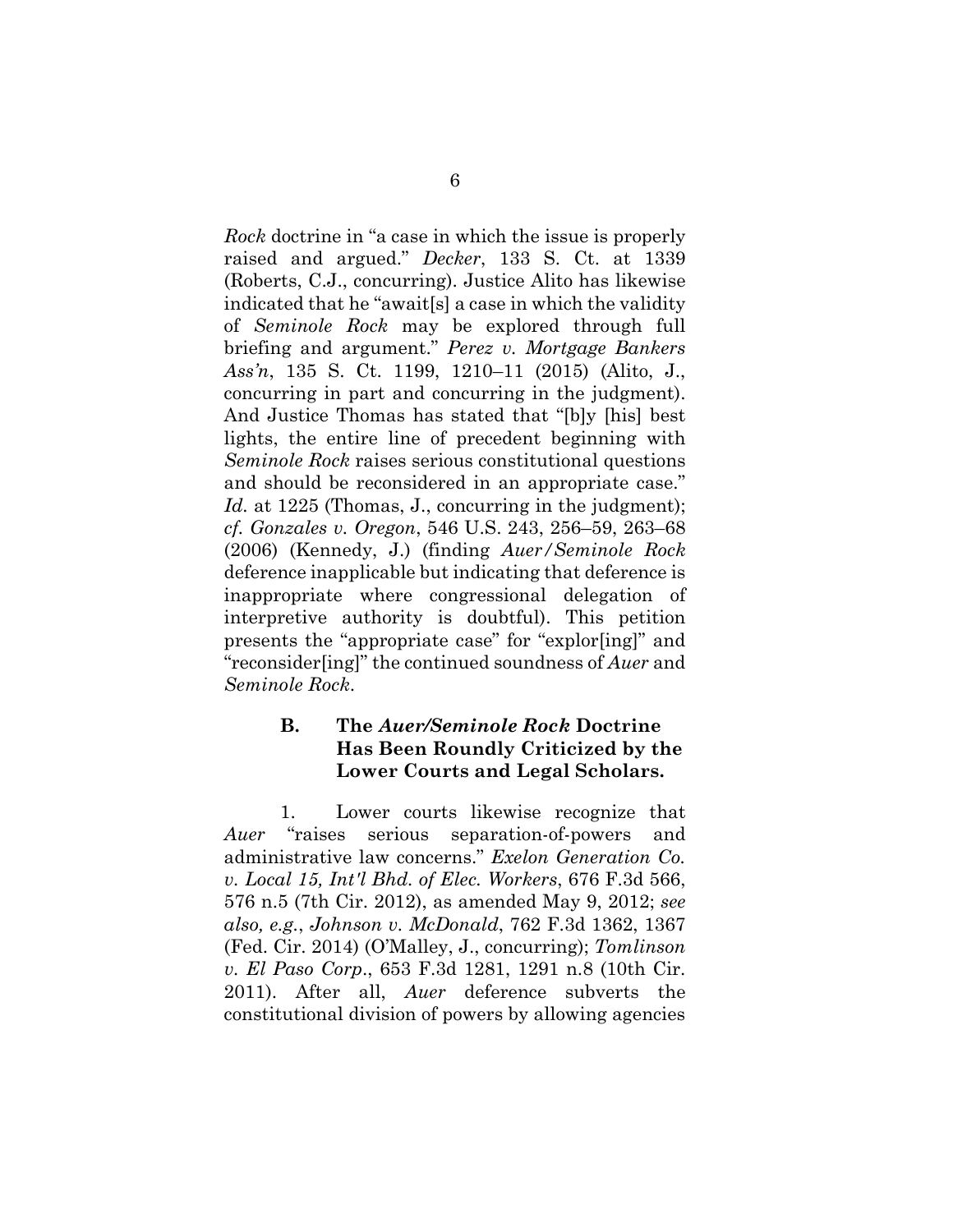"to function not only as judge, jury, and executioner but to do so while crafting new rules." *Elgin Nursing & Rehab. Ctr. v. United States Dep't of Health & Human Servs*., 718 F.3d 488, 494 (5th Cir. 2013). In addition, the *Auer/Seminole Rock* doctrine gives agencies a "perverse incentive . . . to issue ambiguous regulations." *Perez v. Loren Cook Co.*, 803 F.3d 935, 938 n.2 (8th Cir. 2015).

2. Prominent scholars have also criticized the *Auer/Seminole Rock* doctrine. In his seminal article on this issue, Professor John Manning persuasively demonstrated that judicial deference to agency interpretations of ambiguous agency regulations creates a powerful incentive for agencies not to clarify ambiguous statutes, but simply to enact ambiguous regulations. John F. Manning, *Constitutional Structure and Judicial Deference to Agency Interpretations of Agency Rules*, 96 COLUM. L. REV. 612, 660–69 (1996). The end result is to deprive the regulated community of notice, to limit "the efficacy of rulemaking as a check upon arbitrary and discriminatory agency action," and to "undermine the effectiveness of external political checks on administrative agencies." *Id.* at 654. Professor Manning also highlighted the serious separation of powers concerns raised by the *Auer/Seminole Rock* doctrine. *See id.* "With administrative agencies exercising delegated lawmaking authority, as well as performing executive and adjudicative functions, it is crucial to have some meaningful external check upon the power of the agency to determine the meaning of the laws that it writes." *Id.* at 682 (footnote omitted). Yet the *Auer/Seminole Rock* doctrine vitiates the meaningful external check that judicial review could otherwise provide. For all of these reasons, Professor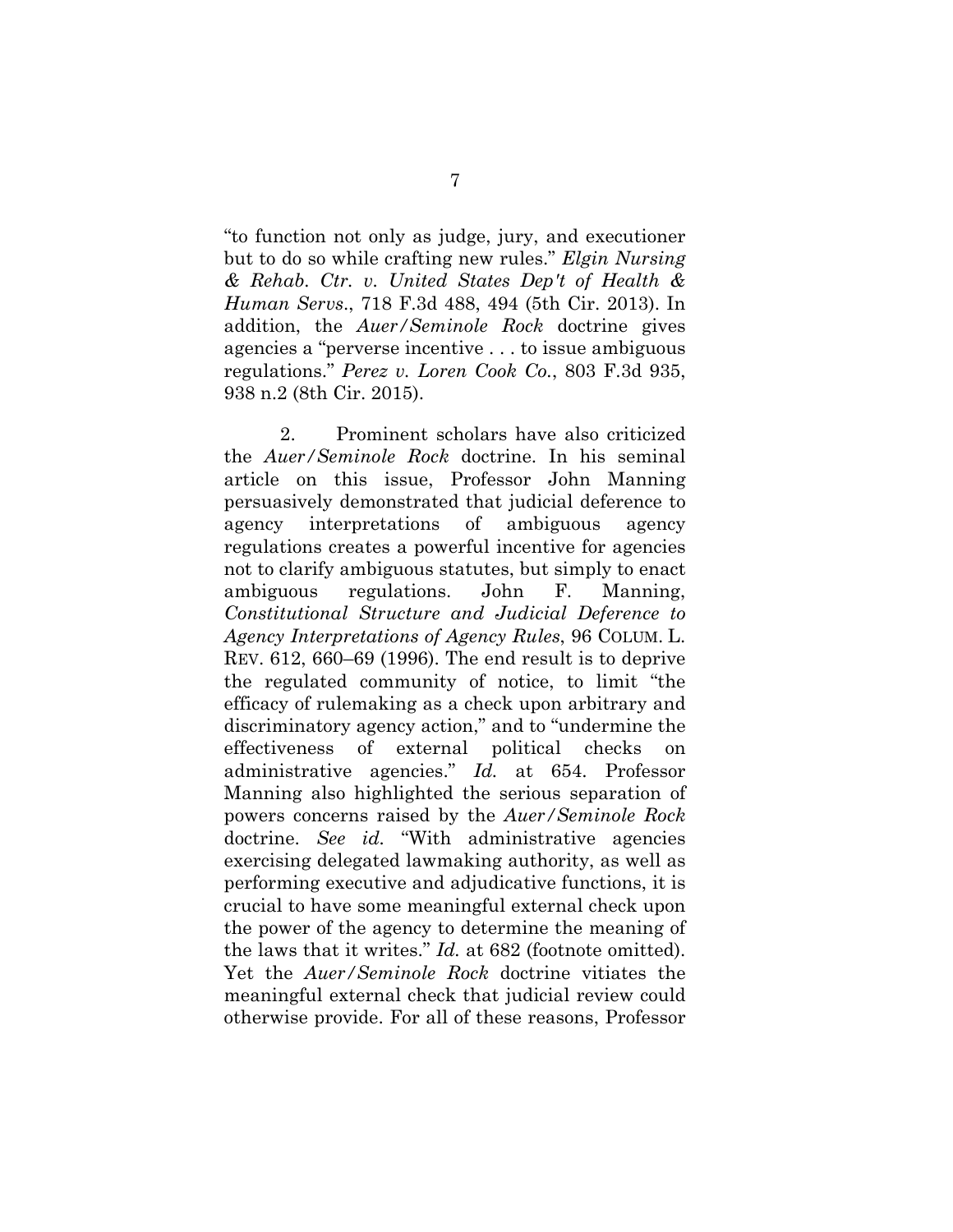Manning urged this Court to "abandon *Seminole Rock* deference and replace it with an independent judicial check on agency interpretations of agency rules." *Id*. at 696.

More recently, in his sweeping study of the historical origins and antecedents of the modern administrative state, Professor Philip Hamburger forcefully argued that deferring to an agency's interpretation of its own regulations amounts to an "abandonment of judicial office," an abandonment that is particularly striking given that "the Court would not defer to an act of Congress interpreting a prior act" of Congress. PHILIP HAMBURGER, IS ADMINISTRATIVE LAW UNLAWFUL? 317 & n.25 (2014). Many other scholars have voiced concerns similar to those of Professors Manning and Hamburger. *See*, *e.g*., Sanne H. Knudsen & Amy J. Wildermuth, *Lessons from the Lost History of* Seminole Rock, 22 GEO. MASON L. REV. 647, 667 (2015) (observing that "the *Seminole Rock/Auer* doctrine has expanded from its constrained origins into an 'axiom of judicial review,' but no one has ever explained why" (footnote omitted)); Jennifer Nou, *Regulatory Textualism*, 65 DUKE L.J. 81, 90–91 (2015) (explaining the "sense" of various academics and Supreme Court justices "that an unreflective rule of deference has facilitated tenuous agency interpretations at the expense of fair notice and process"); Timothy H. Gray, *Manual Override?* Accardi*,* Skidmore*, and the Legal Effect of the Social Security Administration's Hallex Manual*, 114 COLUM. L. REV. 949, 966 (2014) (observing that *Auer* "has been subject to severe scholarly criticism"); Michael P. Healy, *The Past, Present and Future of*  Auer *Deference:* Mead*, Form and Function in Judicial Review of Agency Interpretations of Regulations*, 62 U.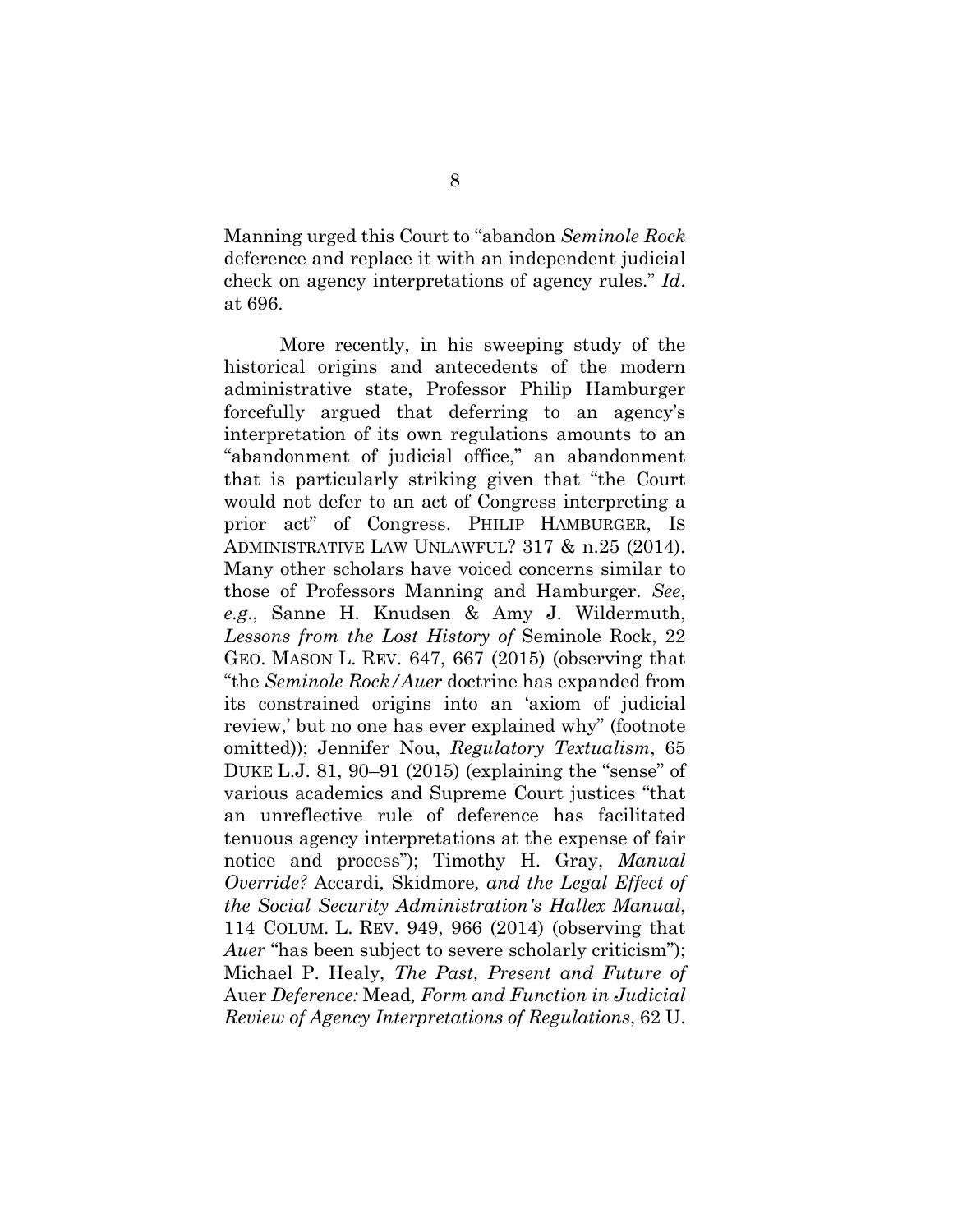KAN. L. REV. 633, 693 (2014) (arguing "that the Court should take advantage of this time of uncertainty in the law to end the *Auer/Seminole Rock* line of cases"); Kevin O. Leske, *Between Seminole Rock and a Hard Place: A New Approach to Agency Deference*, 46 CONN. L. REV. 227, 231–32 (2013) (embracing Professor Manning's critique); James M. Puckett, *Embracing the Queen of Hearts: Deference to Retroactive Tax Rules*, 40 FLA. ST. U. L. REV. 349, 365 (2013) (noting that *Auer* has been "criticized for allowing selfdelegation by agencies and creating improper incentives against careful rulemaking"); Robert A. Anthony, *The Supreme Court and the APA: Sometimes They Just Don't Get It*, 10 ADMIN. L.J. AM. U. 1, 11–12 (1996) (arguing that deference to agency interpretations of agency regulations encourages agencies to be "vague in framing regulations, with the plan of issuing 'interpretations' to create the intended new law without observance of notice and comment procedures"); Charles J. Cooper, *Confronting the Administrative State*, 25 NAT'L AFF 96, 104 (2015) *available at* http://goo.gl/u8PQ4N (Under *Auer*, "the administrative state has executive power to enforce its laws, as it alone has interpreted them, liberated from any meaningful review by the courts and often from any meaningful control by the president. It can truly be said that, in the main pursuits of everyday life, we are ruled by a one-branch government.").

#### **C.** *Stare Decisis* **Does Not Weigh Against Granting Certiorari to Revisit the** *Auer/Seminole Rock* **Doctrine.**

Neither the reasoning of *Auer* and *Seminole Rock*, "the antiquity of the precedent, [nor] the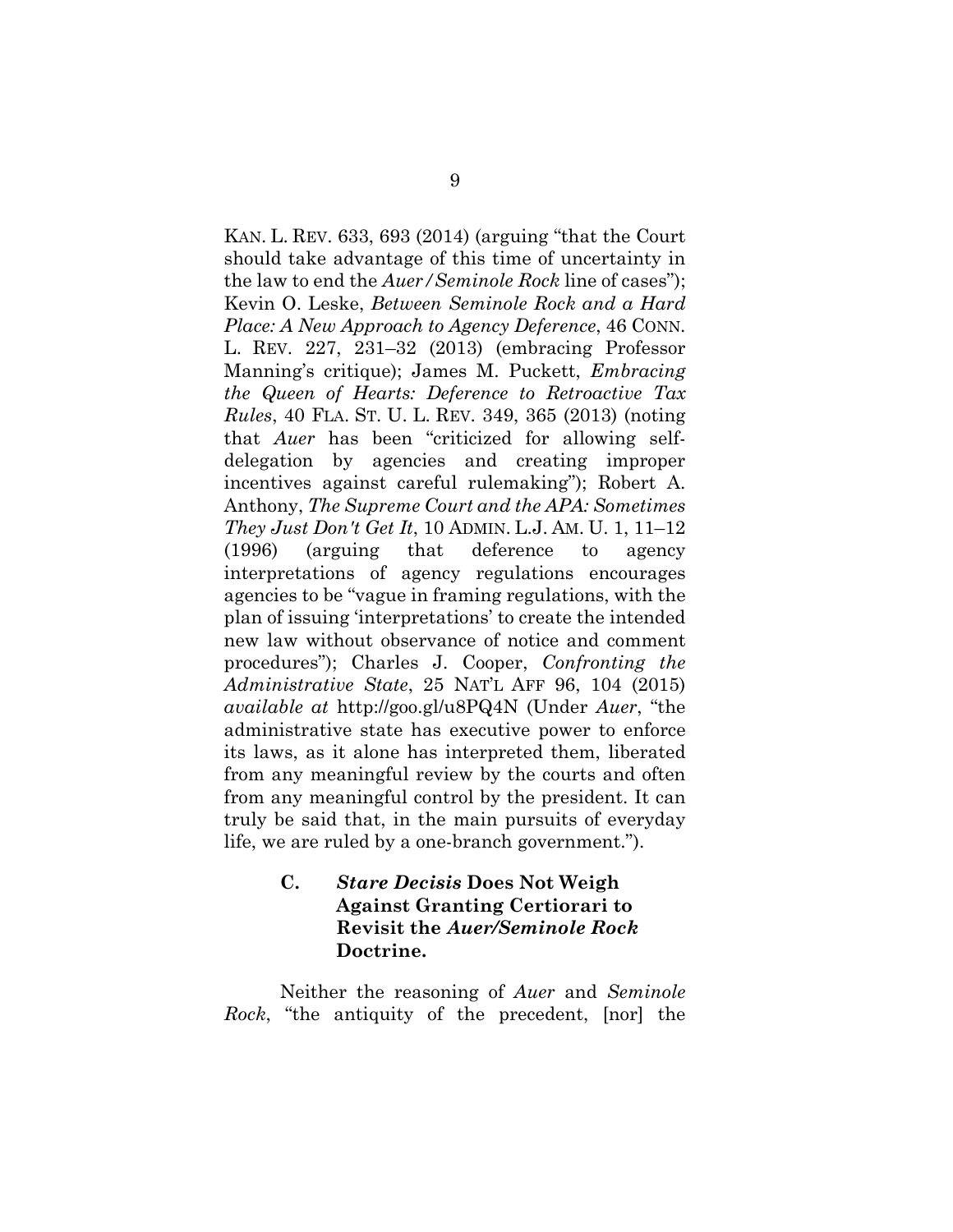reliance interests at stake," counsels in favor of adhering to the doctrine set forth in these cases as a matter of *stare decisis*. *Montejo v. Louisiana*, 556 U.S. 778, 792–93 (2009) (overruling *Michigan v. Jackson*, 475 U.S. 625 (1986)). "The first case to apply [such deference], *Seminole Rock*, offered no justification whatever" but rested solely on terse "*ipse dixit*." *Decker*, 133 S. Ct. at 1340 (Scalia, J., concurring in part and dissenting in part). *Auer* uncritically extended *Chevron* deference to interpretations of agency regulations. Indeed none of this Court's cases has "put forward a persuasive justification for *Auer* deference." *Id.* Nor does the history of the *Auer/Seminole Rock* doctrine justify deference to an agency's interpretation of its own regulations. *Perez*, 135 S. Ct. at 1212 (Scalia, J., concurring in the judgment). In all events, *stare decisis* does not exist to protect the reliance interests of government administrators in their own power, and overruling precedent that serves primarily to encourage the promulgation of ambiguous regulations and ever changing administrative interpretations hardly upsets other settled expectations.

## **II. The Court Should Grant Certiorari to Vindicate Constitutional Principles of Federalism.**

 The *Auer/Seminole Rock* doctrine is also flatly inconsistent with the federal system of government established by our Constitution and undermines the ability of States to influence federal policies that may affect their own interests and those of their citizens.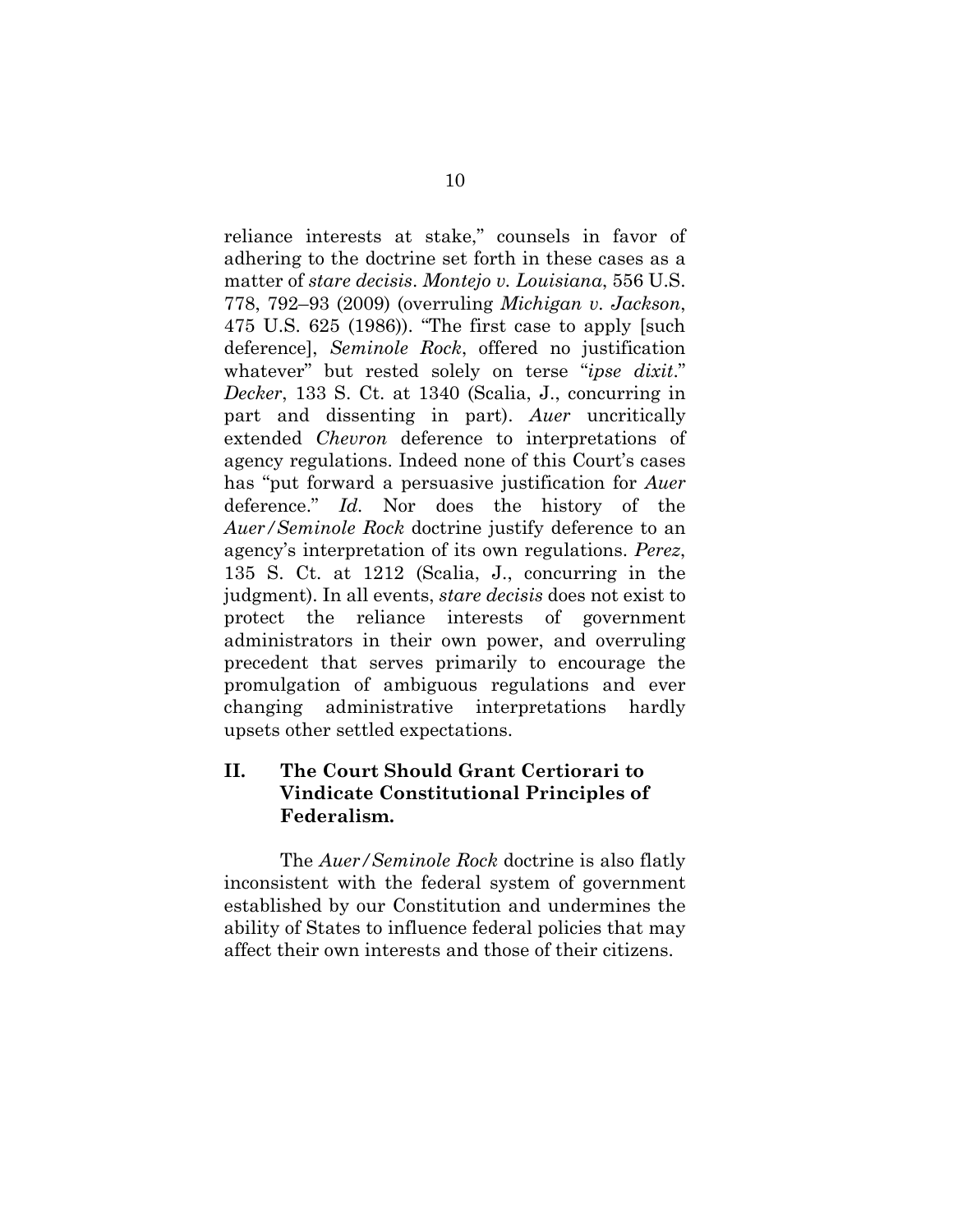#### **A. The** *Auer/Seminole Rock* **Doctrine Cannot Be Reconciled with the Supremacy Clause.**

 Article VI, clause 2 of the United States Constitution provides that "[t]his Constitution, and the Laws of the United States which shall be made in Pursuance thereof . . . shall be the supreme law of the land." U.S. CONST. art. VI, cl. 2. By ratifying the Constitution, the States thus agreed that their own laws would be preempted by federal laws enacted in the manner prescribed by the Constitution. Because the *Auer/Seminole Rock* doctrine gives the preemptive force of federal law not only to duly enacted statutes—or even formal regulations promulgated pursuant to express or implied delegations of legislative authority—but also to informal, even *ad hoc*, administrative interpretations of ambiguous regulations, it cannot be squared with the Supremacy Clause.

 The Constitution requires that legislation be approved by both houses of Congress and presented to the President before it can become law. U.S. CONST. art. I, § 7, cl. 2; *Clinton v. City of New York*, 524 U.S. 417, 439–40 (1998). The constitutional requirements of bicameralism and presentment serve essential constitutional functions and reflect the Framers' decision that the legislative power of the Federal government "be exercised in accord with a single, finely wrought and exhaustively considered, procedure." *Id*. at 419.

 This Court has nonetheless held that state laws may be preempted not only by duly enacted statutes,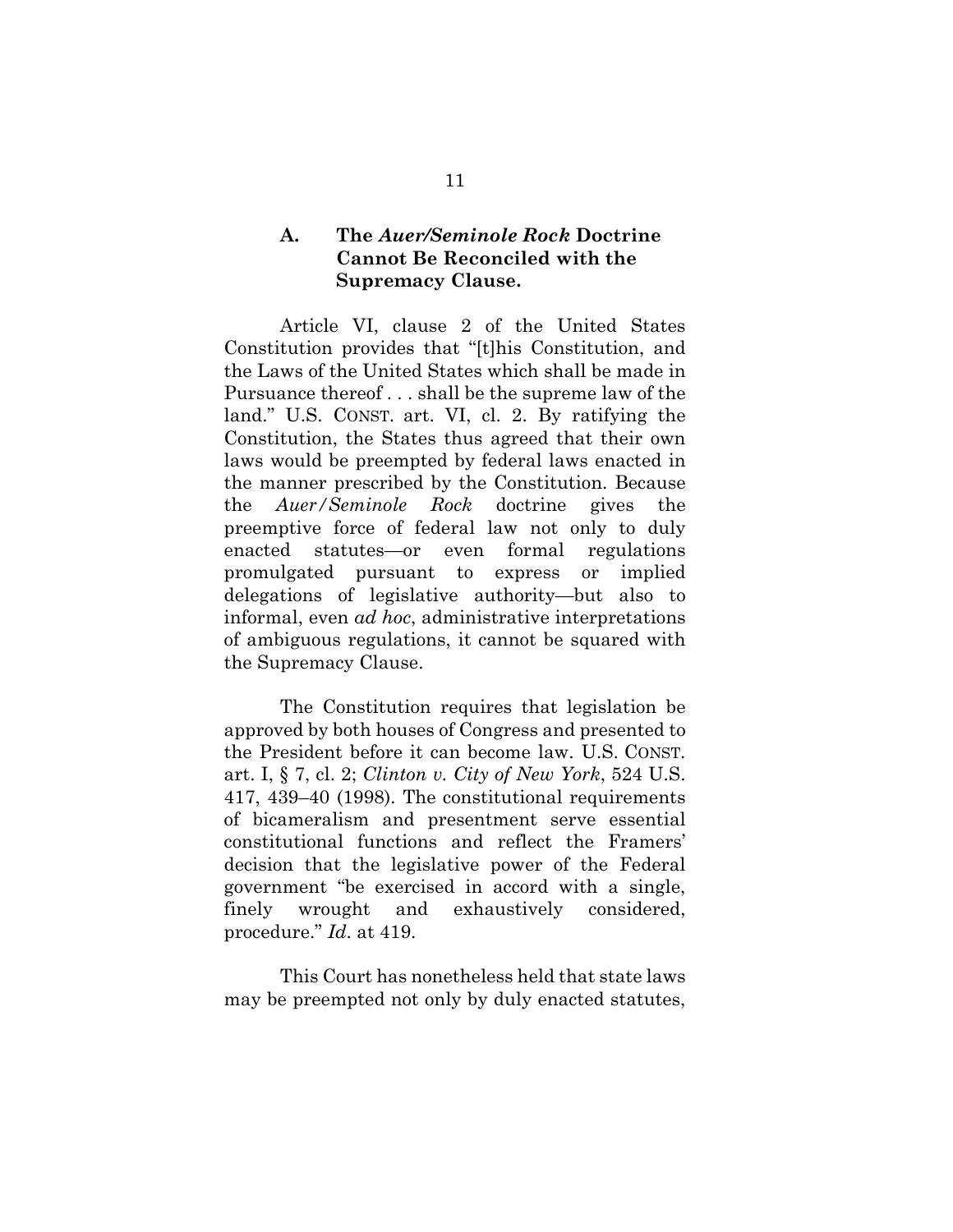but also by "a federal agency acting within the scope of its congressionally delegated authority." *Louisiana Pub. Serv. Comm'n v. FCC*, 476 U.S. 355, 369 (1986); *see also, e.g*., *City of New York v. FCC*, 486 U.S. 57, 64 (1988). This result may perhaps be justified where Congress has expressly or at least implicitly "delegated to the agency the authority to interpret [statutory] ambiguities 'with the force of law.'" *City of Arlington v. FCC*, 133 S. Ct. 1863, 1880 (2013) (Roberts, C.J., dissenting) (quoting *United States v. Mead Corp*., 533 U.S. 218, 229 (2001)). But this theory cannot justify allowing a federal agency to displace state law based on its interpretation of an ambiguous regulation. For even if it is reasonable to assume that by charging an agency with implementing a statute, Congress has implicitly authorized that agency to resolve any ambiguities in that statute, *see, e.g*., *Smiley*, 517 U.S. at 741, "there is surely no congressional implication that the agency can resolve ambiguities in its own regulations." *Decker*, 133 S. Ct. at 1341 (Scalia, J., dissenting).

The *Auer/Seminole Rock* doctrine requires courts to give "controlling weight" to an agency's interpretation of its own regulation unless that interpretation "is plainly erroneous or inconsistent with the regulation." *Seminole Rock*, 325 U.S. at 414. This doctrine has been applied even when the agency interpretation conflicts with or purports to displace state law. *See*, *e.g.*, *PLIVA, Inc. v. Mensing*, 131 S. Ct. 2567, 2574–81 (2011); *Geier v. American Honda Motor Co.*, 529 U.S. 861, 884 (2000); *Wells Fargo Bank of Texas N.A. v. James*, 321 F.3d 488, 494–95 (5th Cir. 2003). But an agency's interpretation of an ambiguous regulation—where the ambiguity is created not by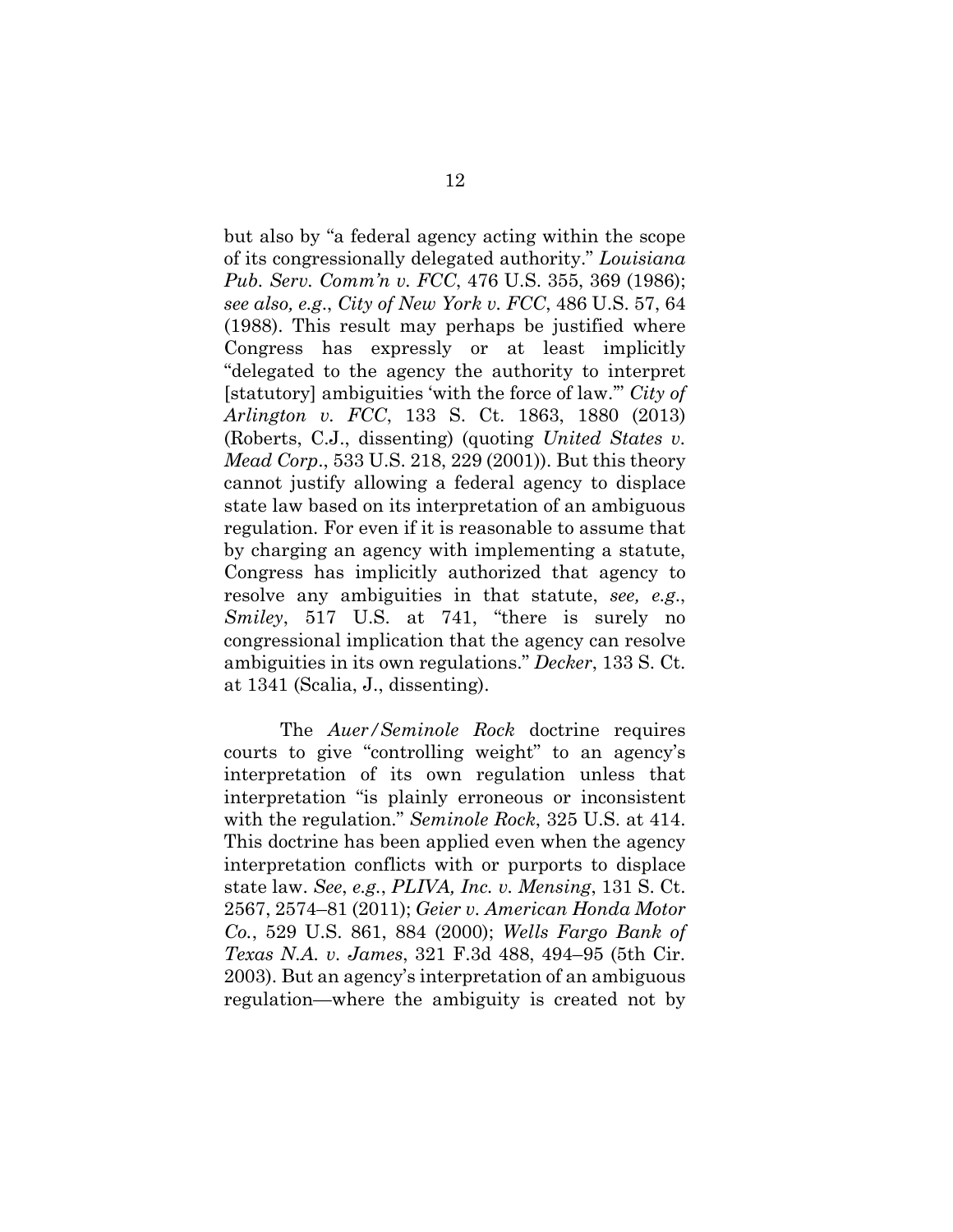Congress, but by the agency itself—cannot plausibly be understood to be a law "made in pursuance" of the Constitution. Because the *Auer/Seminole Rock* doctrine nevertheless requires courts to give the preemptive force of law to such interpretations, it simply cannot be squared with the text or spirit of the Supremacy Clause. For our federal system of government does not permit even the President of the United States—let alone a mere administrative functionary—to arrogate to himself the power to preempt state law. *See Medellín v. Texas*, 552 U.S. 491,523–532 (2008) (holding that the President could not preempt state law absent constitutional or statutory authorization).

## **B. The** *Auer/Seminole Rock* **Doctrine Undermines the Political Protections Afforded to the States by the Constitution.**

 "Apart from the limitation on federal authority inherent in the delegated nature of Congress' Article I powers, the principal means chosen by the Framers to ensure the role of the States in the federal system lies in the structure of the Federal Government itself." *Garcia v. San Antonio Metro. Transit Auth.*, 469 U.S. 528, 550 (1985). In particular, "the composition of the Federal Government was designed in large part to protect the States from overreaching by Congress." *Id*. at 550–51. Perhaps most notably, the bicameralism required by Article I, Section 7, ensures that legislation must first win the approval of the Senate, "where each State received equal representation and each Senator was to be selected by the legislature of his State," before it may become a law. *Garcia*, 469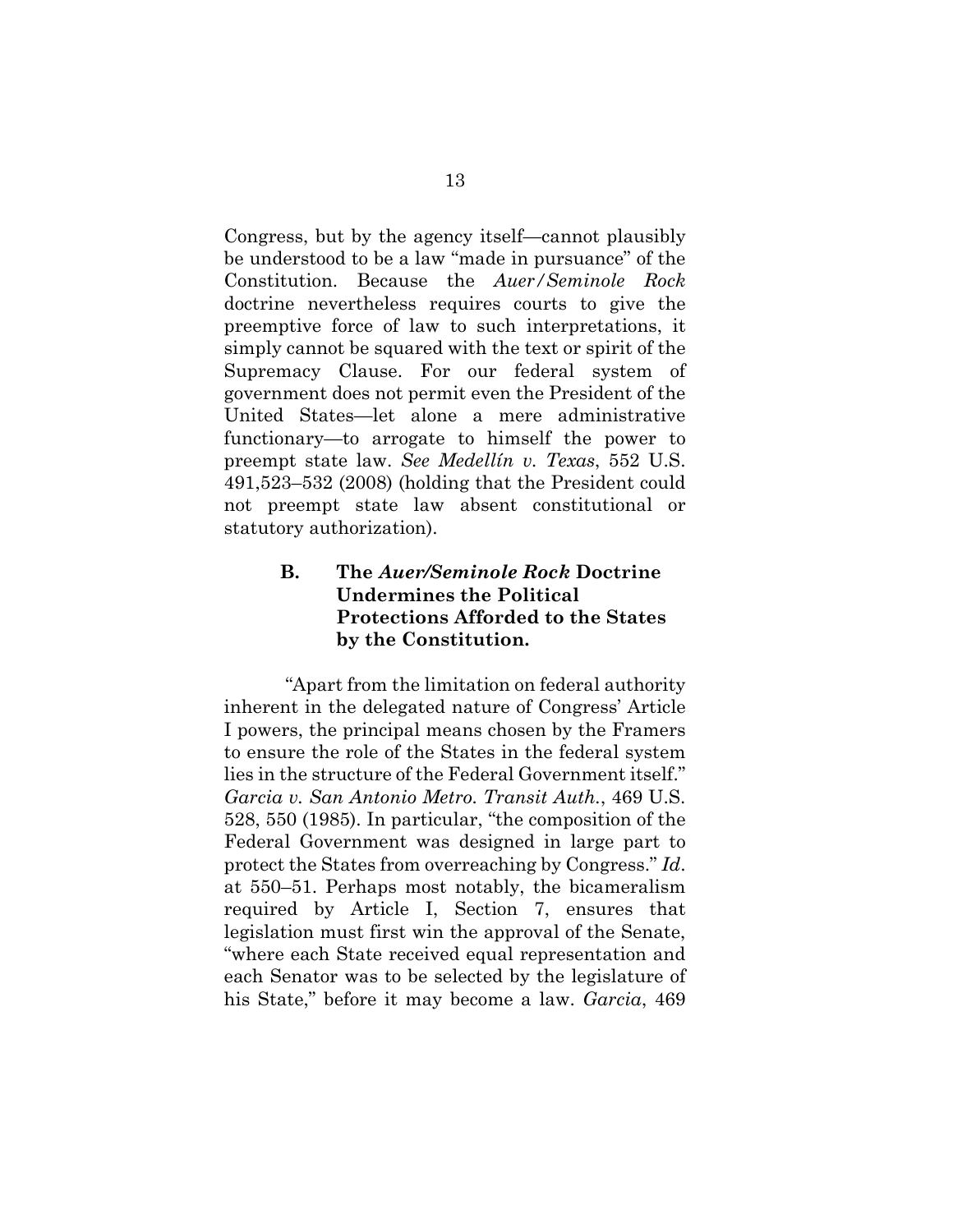U.S. at 551. More generally, the Framers believed that because of their attachment to their individual States, legislators would "be disinclined to invade the rights of the individual States, or the prerogatives of their governments." THE FEDERALIST NO. 46, at 297 (James Madison) (Clinton Rossiter ed., 1961).

Even after the adoption of the Seventeenth Amendment, States retain their equal representation in the Senate, and Senators, as well as Representatives, are elected from specific States and have a powerful incentive to be responsive to the needs and interests of their constituents and of the States they represent. *Cf*. Herbert Wechsler, *The Political Safeguards of Federalism: The Role of the States in the Composition and Selection of the National Government*, 54 COLUM. L. REV. 543, 547 (1954) ("To the extent that federalist values have real significance they must give rise to local sensitivity to central intervention; to the extent that such a local sensitivity exists, it cannot fail to find reflection in the Congress.").

The States clearly have no analogous direct constitutional role in the composition of federal agencies. It follows that agencies have fewer institutional incentives to respect state interests or local concerns when they promulgate regulations than does Congress when it enacts statutes. And agencies have still fewer incentives to do so when they do not promulgate clear rules to resolve statutory ambiguities, but instead promulgate vague regulations and later interpret those regulations on a shifting, *ad hoc* basis. For as the link between agency action and statutory authority becomes increasingly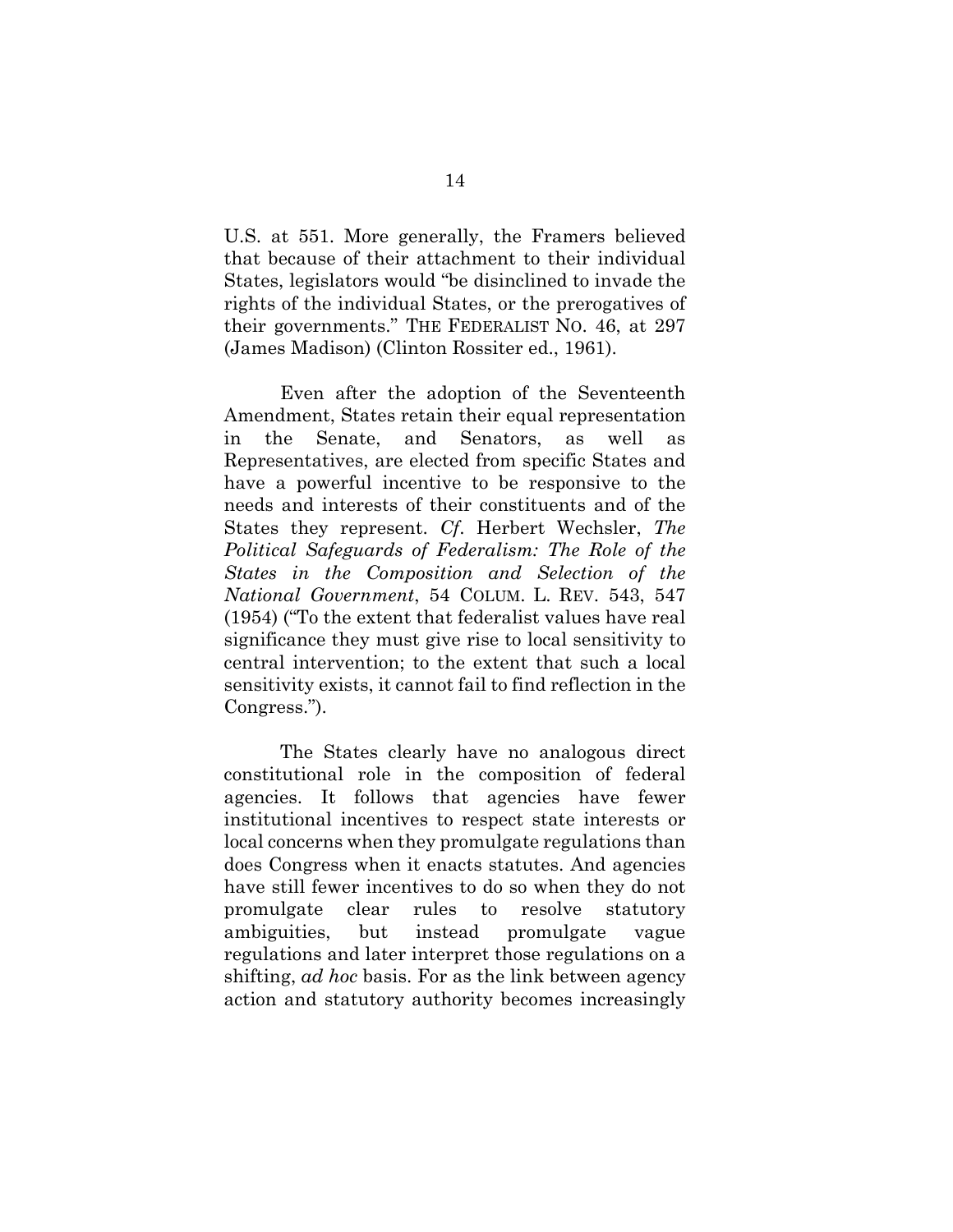attenuated, the States' chances of meaningfully influencing federal policies that may directly affect their own prerogatives and the interests of their citizens becomes ever more remote. *See* Manning, *Constitutional Structure*, 96 COLUM. L. REV. at 654 (explaining that the *Auer/Seminole Rock* doctrine "undermine[s] the effectiveness of external political checks on administrative agencies").

By giving "controlling weight"—in effect, the force of law—to agency interpretations of ambiguous regulations, the *Auer/Seminole Rock* doctrine nullifies the vital political safeguards afforded the States by their close connection to the lawmaking process ordained by the Constitution.

## **C. The** *Auer/Seminole Rock* **Doctrine Allows Agencies to Circumvent the Procedural Safeguards Available to States Under the Administrative Procedure Act.**

In most circumstances, the Administrative Procedure Act ("APA") requires that substantive regulations be promulgated through notice-andcomment rulemaking. *See* 5 U.S.C. § 553. When agencies promulgate clear regulations through noticeand-comment rulemaking, States, like other interested parties, are afforded an opportunity to make their interests and views known. Indeed, States actively participate in notice-and-comment rulemaking to ensure that their interests, and those of their citizens, are understood and respected by federal agencies. *See* Miriam Seifter, *States as Interest Groups in the Administrative Process*, 100 VA. L. REV.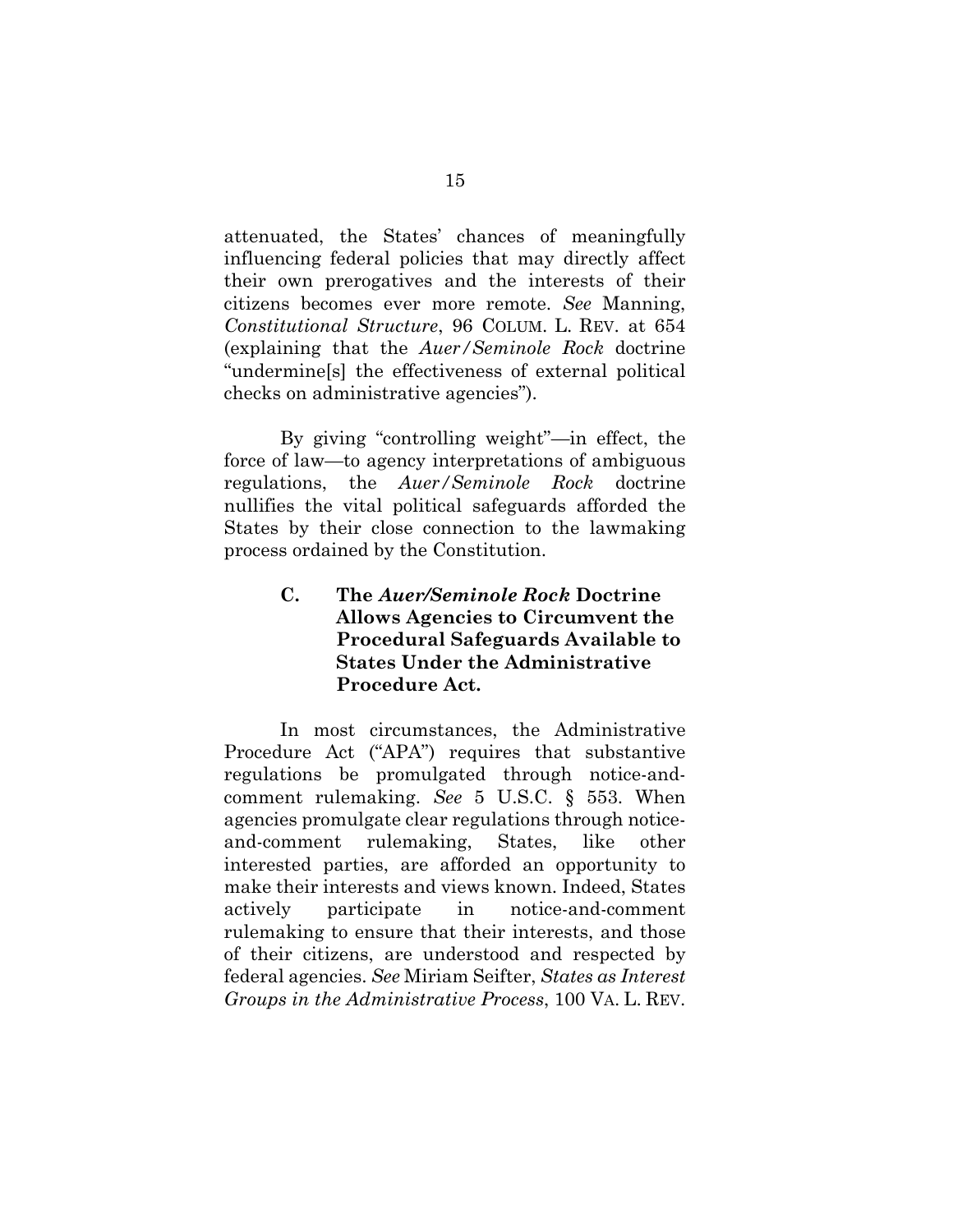953, 984–95 (2014) (discussing the role of the States and state interest groups in administrative proceedings); Nina A. Mendelson, Chevron *and Preemption*, 102 MICH. L. REV. 737, 777–78 (2004) (reviewing opportunities for the States to participate in the administrative process).

The *Auer/Seminole Rock* doctrine, however, distorts the regulatory process contemplated by the APA, creating an incentive for agencies to issue—and subsequently to interpret—ambiguous regulations and thus avoid the meaningful accountability contemplated by the notice-and-comment requirements. *See, e.g*., Manning, *Constitutional Structure*, 96 COLUM. L. REV. at 654 (explaining that the *Auer/Seminole Rock* doctrine limits "the efficacy of rulemaking as a check upon arbitrary and discriminatory agency action"). As Justice Thomas has explained, in light of *Auer* and *Seminole Rock*, "[i]t is perfectly understandable . . . for an agency to issue vague regulations, because to do so maximizes agency power and allows the agency greater latitude to make law through adjudication rather than through the more cumbersome rulemaking process." *Thomas Jefferson Univ. v. Shalala*, 512 U.S. 504, 525 (1994) (Thomas, J., dissenting). In short, when courts give "controlling weight" to agency interpretations of ambiguous regulations, they sanction administrative circumvention of the APA, in effect "allow[ing] agencies to make binding rules unhampered by noticeand-comment procedures." *Perez*, 135 S. Ct. at 1212 (Scalia, J., concurring in the judgment).

As a result of the *Auer/Seminole Rock* doctrine, therefore, States, like other interested parties, are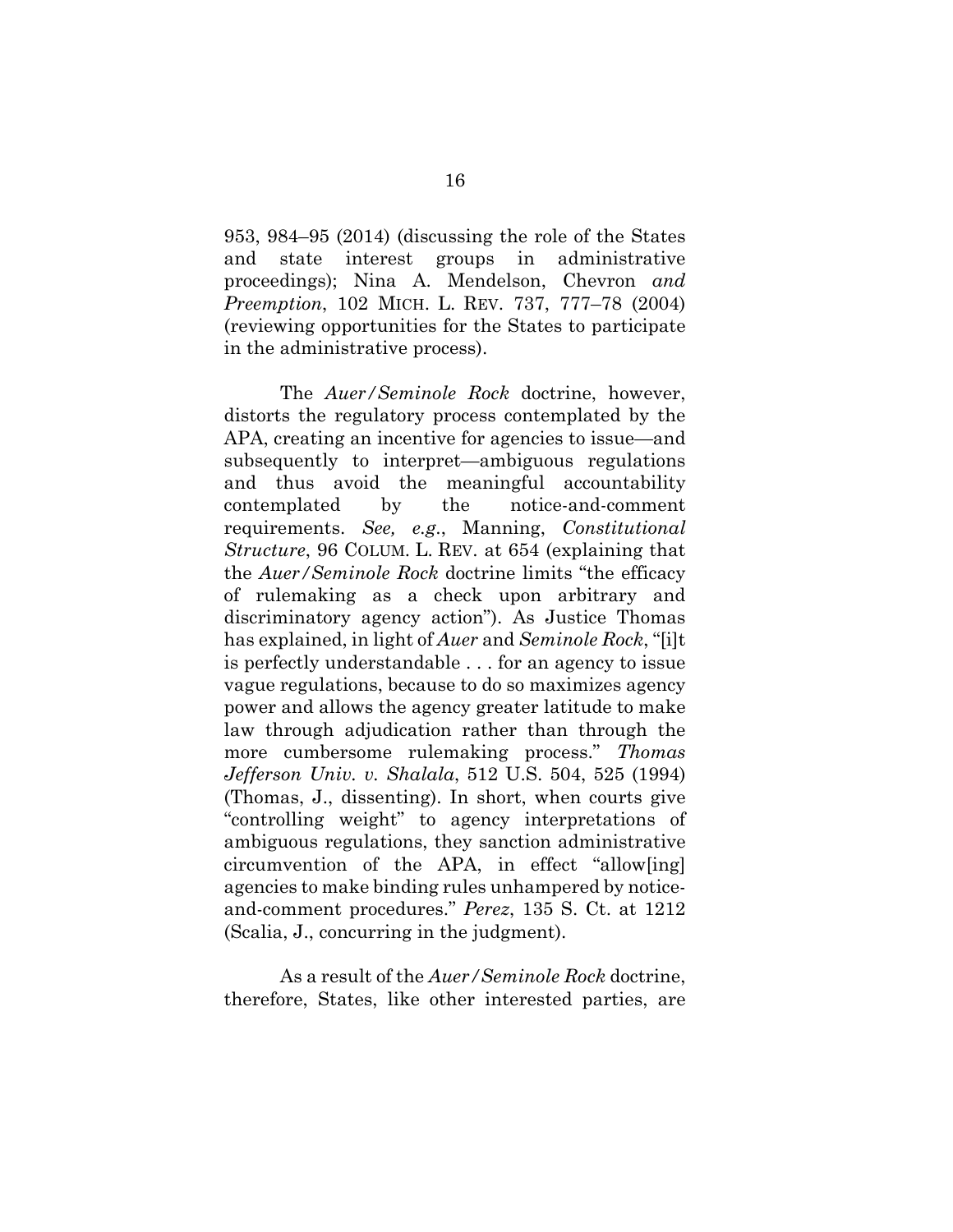deprived of the procedural protections intended by the APA and have only limited opportunities, if any, to contribute to or influence many federal actions that may adversely affect their interests and those of their citizens.

#### **III. This Case Provides the Court an Ideal Vehicle for Revisiting the** *Auer/Seminole Rock* **Doctrine***.*

This Petition presents the Court with an ideal vehicle for revisiting the *Auer/Seminole Rock* doctrine. Not only does the case below squarely present the continued viability of this doctrine, it also provides a textbook example of the excesses and untoward effects of the doctrine in operation.

As Judge Easterbrook observed in an opinion concurring in denial of rehearing *en banc* of the decision below, "[t]he positions taken by the three members of the panel show that this is one of those situations in which the precise nature of deference (if any) to an agency's views may well control the outcome." *Bible v. United Student Aid Funds, Inc.*, 807 F.3d 839, 841 (7th Cir. 2015). Each member of the panel wrote separately. Judge Hamilton read the regulation on which this case turns in a manner consistent with the agency's views. Judge Manion, in dissent, read the regulation in precisely the opposite way. The third member of the panel, Judge Flaum, believed his colleagues had each "offer[ed] plausible readings of [a] complex and ambiguous regulatory scheme." *Bible v. United Student Aid Funds, Inc.*, 799 F.3d 633, 663 (7th Cir. 2015). Indeed, he expressed significant sympathy for the reading of the regulation offered by Judge Manion in dissent. *See id*. at 661–62.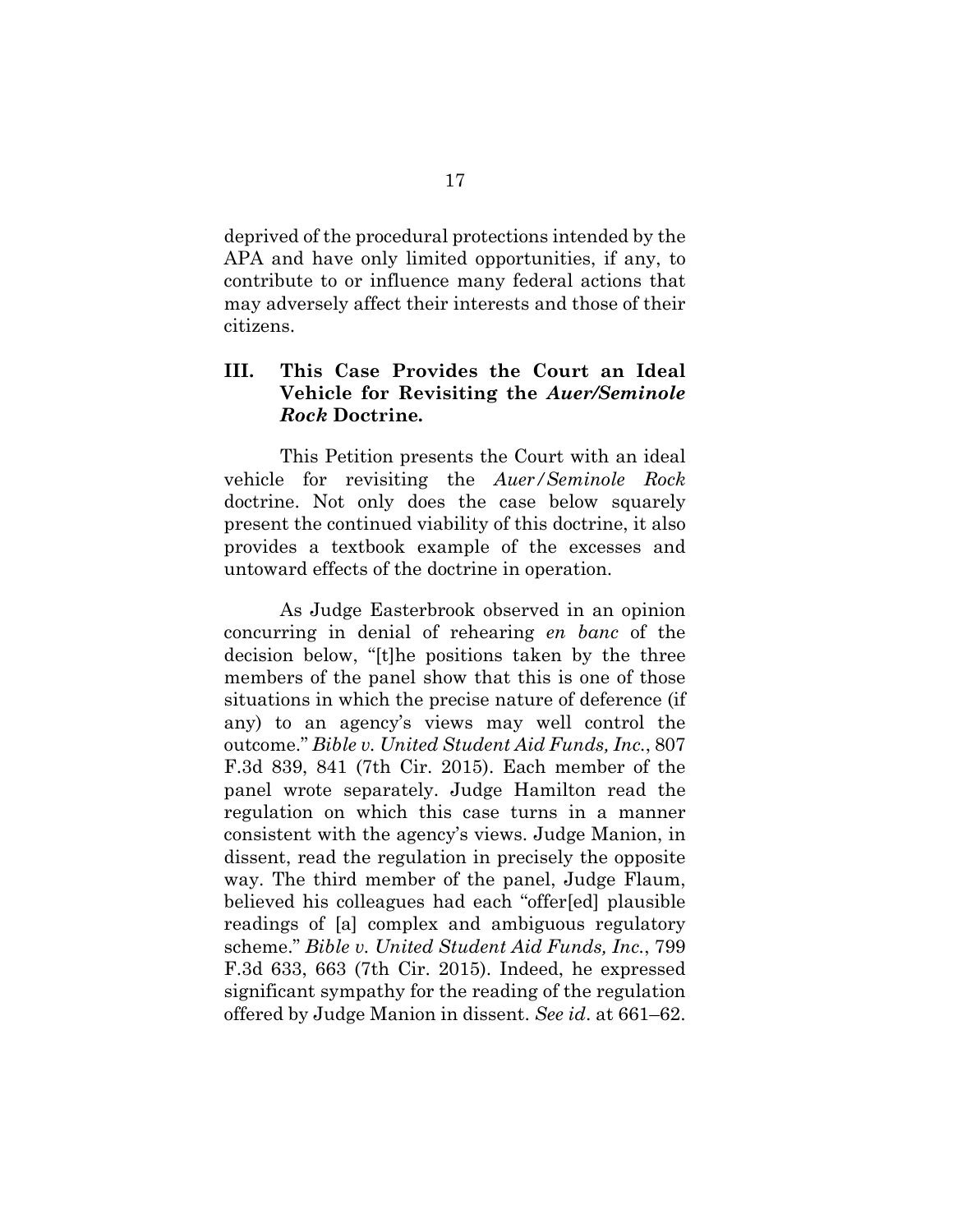Pursuant to the *Auer/Seminole Rock* doctrine, however, "Judge Flaum thought that the court [was] required . . . to accept the agency's view [of the regulation] even though this view was announced in a brief filed as amicus curiae in this suit and contradicts some earlier statements by the [agency]." *Bible*, 807 F.3d at 841 (Easterbrook, J., concurring in denial of rehearing *en banc*).

Further, this case starkly "illuminates" the "effects" of the *Auer/Seminole Rock* doctrine. *Id*. at 841. As Judge Easterbrook explained, in this case the deference required by this doctrine "has set the stage for a conclusion that conduct, in compliance with agency advice when undertaken (and consistent with the district judge's view of the regulations' text), is now a federal felony and the basis of severe penalties in light of the Department's revised interpretation announced while the case was on appeal." *Id.* at 841– 42.

For all of these reasons, the Petition in this case presents the Court with the ideal vehicle to revisit the *Auer/Seminole Rock* doctrine.

**――――――――♦――――――――**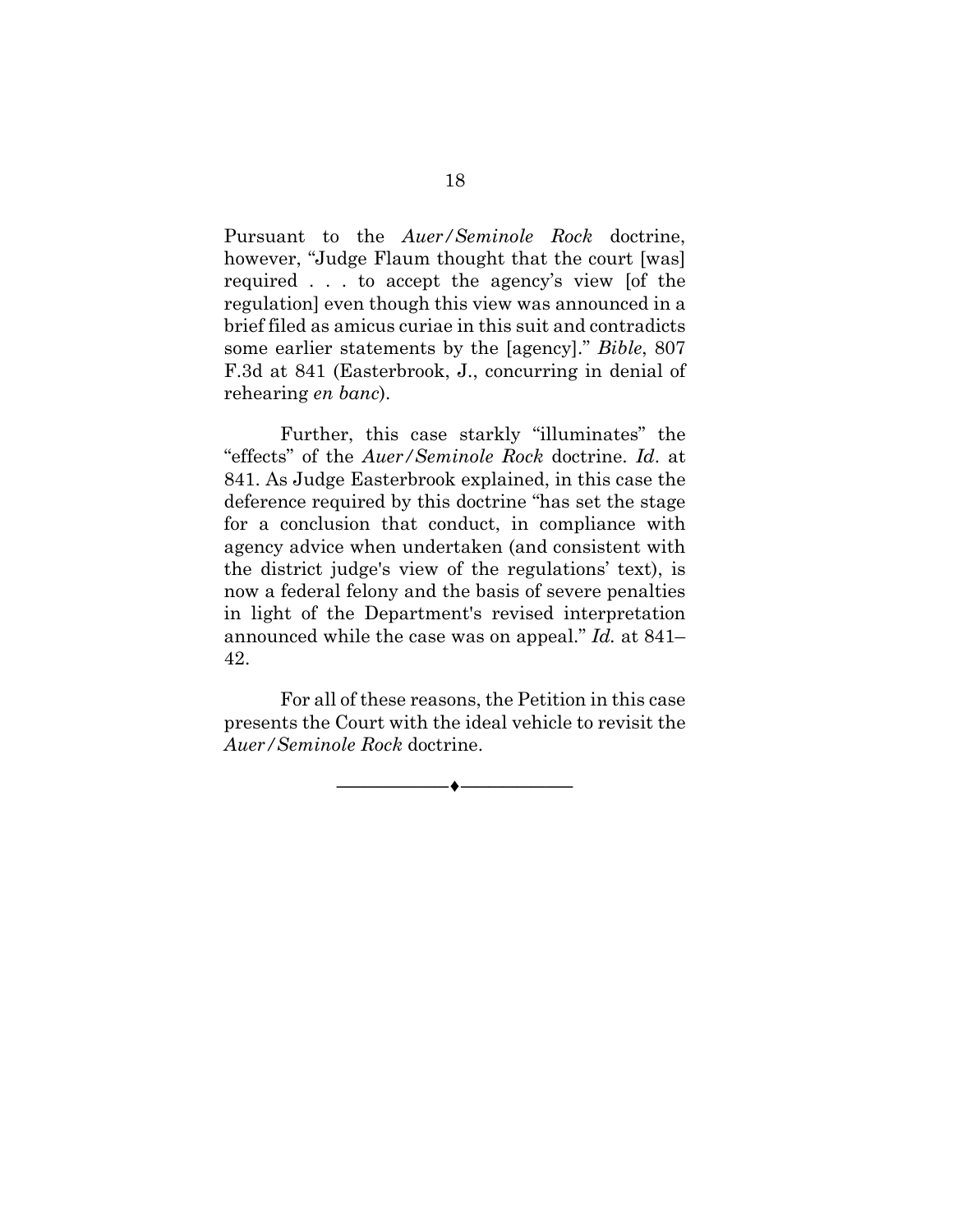## **CONCLUSION**

For the foregoing reasons, this Court should grant the petition for writ of certiorari.

Respectfully submitted,

| <b>SEAN D. REYES</b>    | <b>PARKER DOUGLAS</b>     |
|-------------------------|---------------------------|
| <b>Attorney General</b> | <b>Federal Solicitor</b>  |
|                         | Counsel of Record         |
| TYLER R. GREEN          |                           |
| Solicitor General       | <b>OFFICE OF THE UTAH</b> |
|                         | <b>ATTORNEY GENERAL</b>   |
|                         | 350 N. State Street       |
|                         | Suite 230                 |
|                         | Salt Lake City, UT 91411  |
|                         | $(435)$ 214-5629          |
|                         | pdouglas@utah.gov         |
|                         |                           |

*Counsel for Amicus Curiae State of Utah*

February 5, 2016

 Additional Counsel for the Amici States are listed below.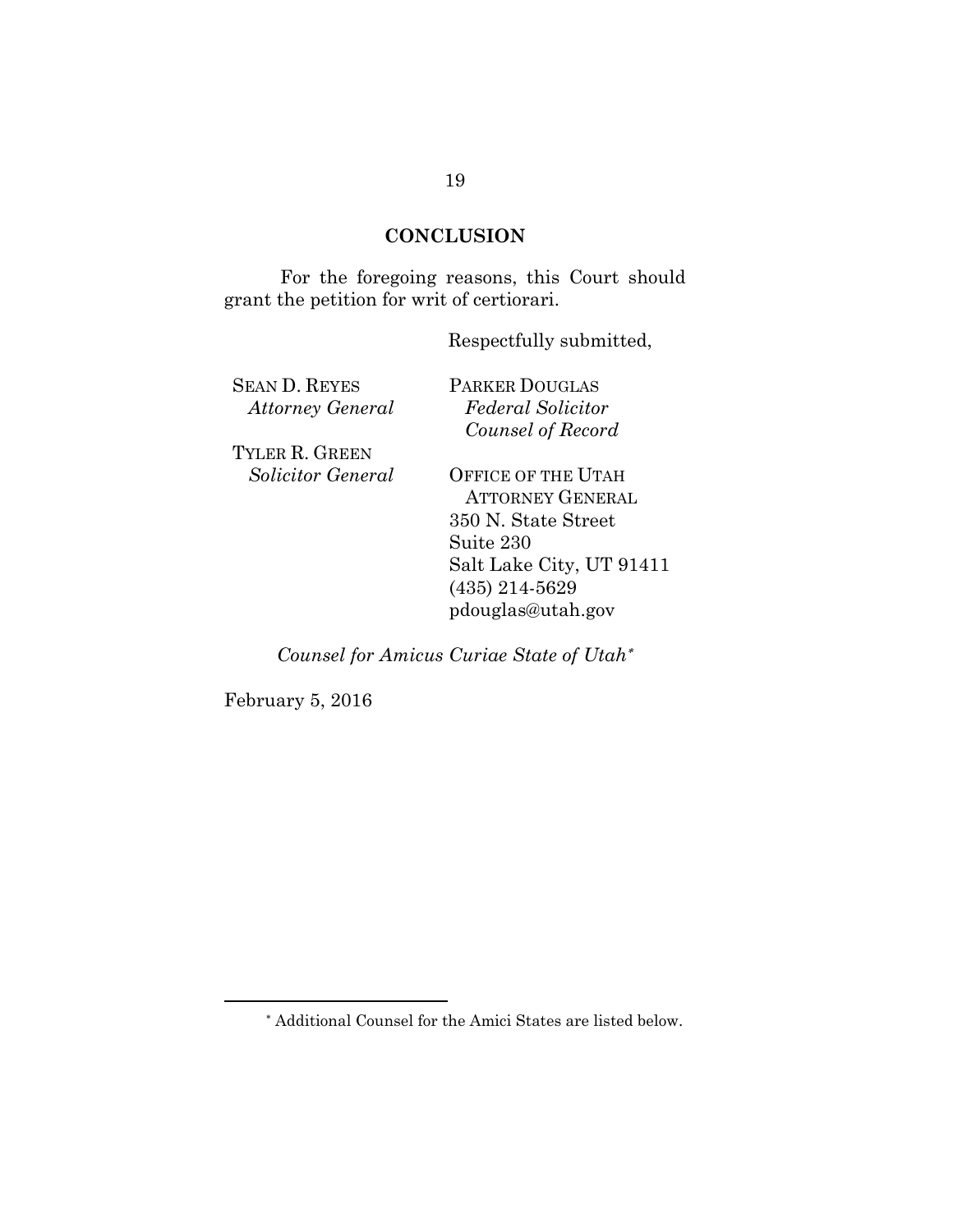#### **LIST OF ADDITIONAL COUNSEL**

KEN PAXTON *Attorney General of Texas*  Office of the Attorney General P.O. Box 12548 Austin, TX 78711-2548

BRAD D. SCHIMEL *Attorney General of Wisconsin*  114 East State Capitol Madison, WI 53702

LUTHER STRANGE *Alabama Attorney General*  Office of the Attorney General P.O. Box 300152 Montgomery, AL 36130-0152

LESLIE RUTLEDGE *Arkansas Attorney General*  323 Center Street Suite 200 Little Rock, AR 72201

MARK BRNOVICH *Arizona Attorney General*  1275 West Washington Street Phoenix, AZ 85007-2926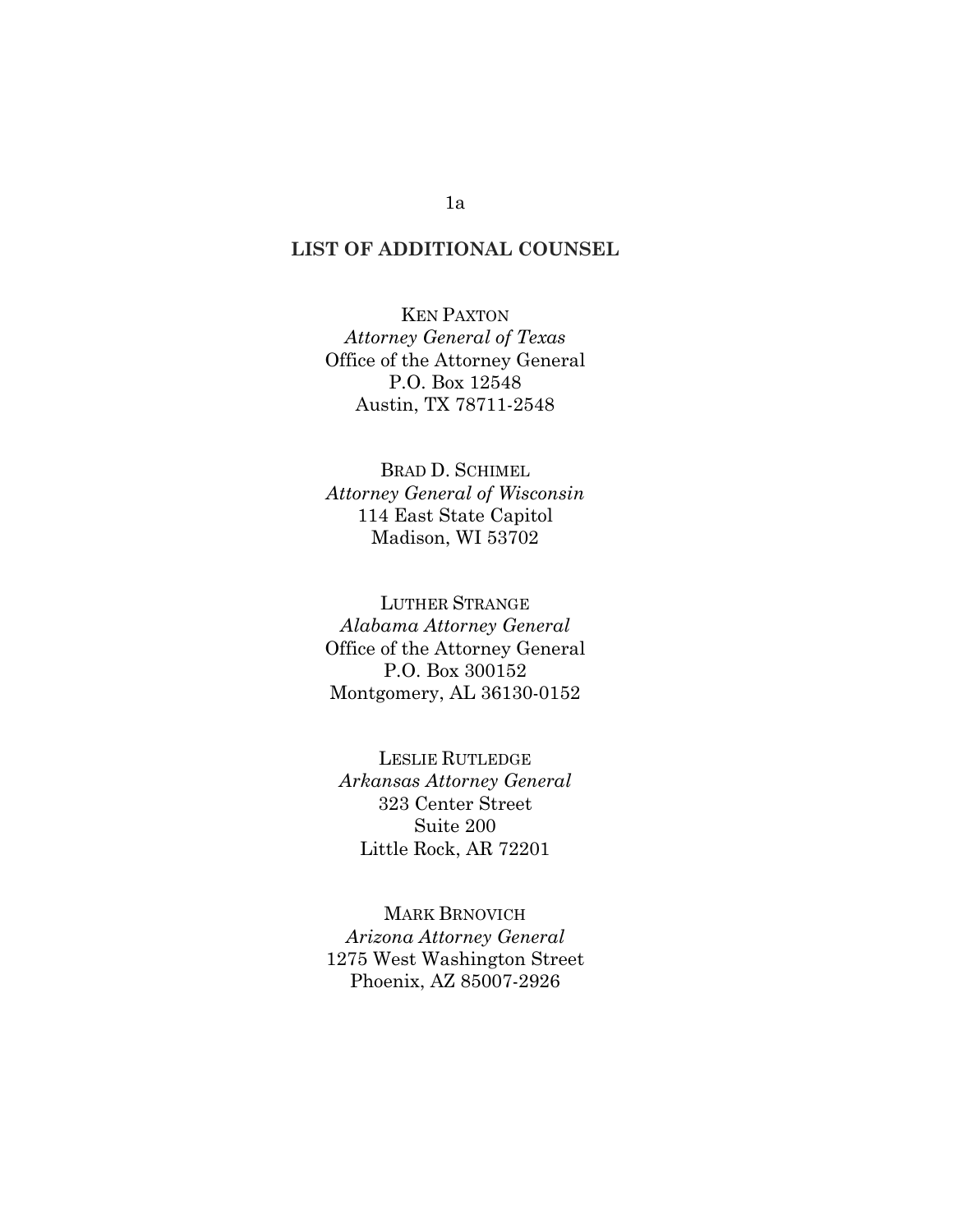#### 2a

SAM OLENS *Georgia Attorney General*  Office of the Attorney General 40 Capitol Square, SW Atlanta, GA 30334

GREG ZOELLER *Indiana Attorney General*  Indiana Government Center South 302 W. Washington St. 5th Floor Indianapolis, IN 46204

> DEREK SCHMIDT *Kansas Attorney General*  120 SW 10th Ave. 2d Floor Topeka, KS 66612

TIM FOX *Attorney General of Montana*  Office of the Attorney General 215 N. Sanders Third Floor P.O. Box 201401 Helena, MT 59620-1401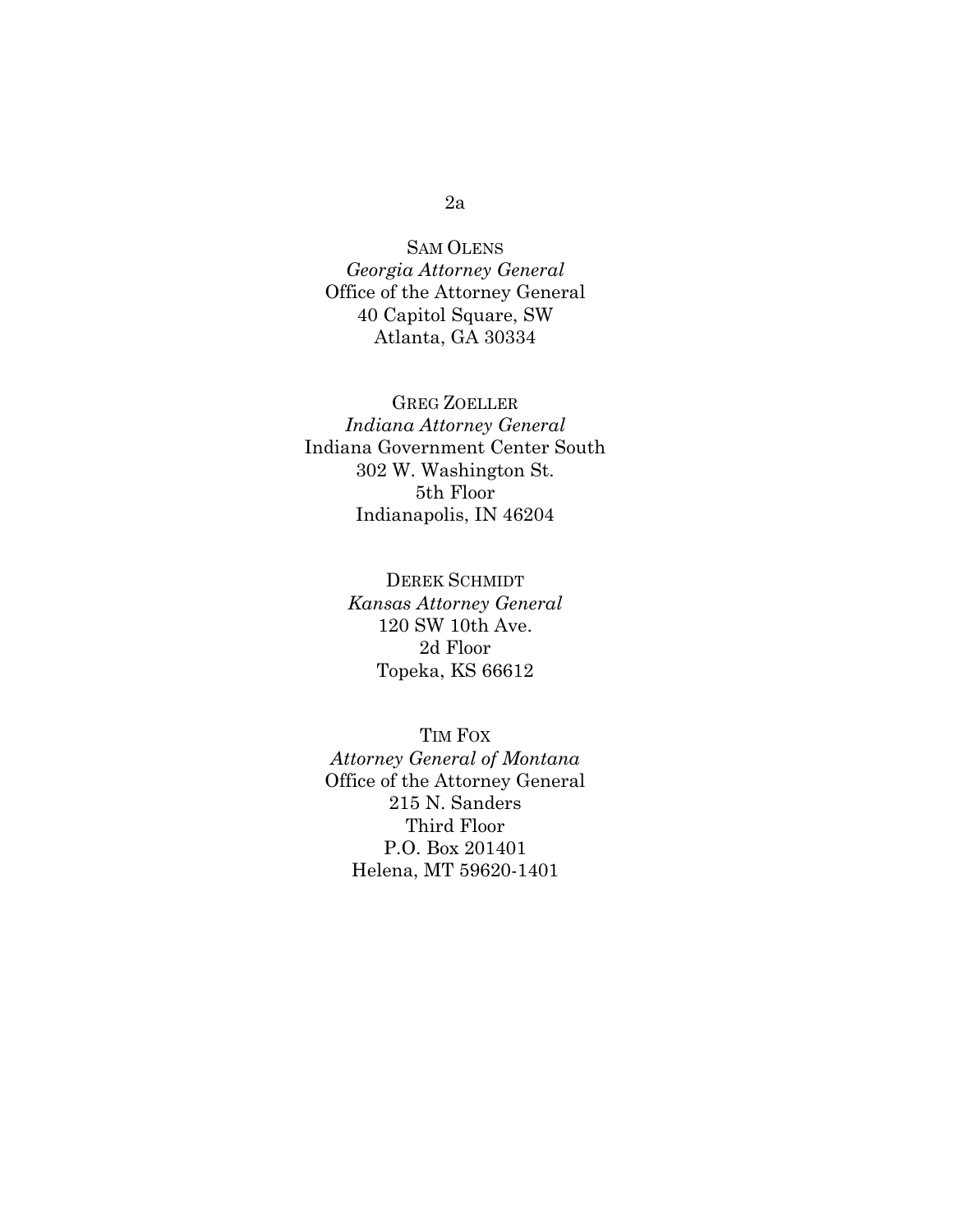#### 3a

ADAM PAUL LAXALT *Nevada Attorney General*  Office of the Attorney General 100 North Carson Street Carson City, NV 89701

> MIKE DEWINE *Ohio Attorney General*  30 E. Broad St. 14th Floor Columbus, OH 43215

E. SCOTT PRUITT *Attorney General of Oklahoma*  313 NE 21st Street Oklahoma City, OK 73105

ALAN WILSON *Attorney General of South Carolina* Rembert Dennis Building 1000 Assembly Street Room 519 Columbia, SC 29201

PATRICK MORRISSEY *Attorney General of West Virginia*  State Capitol Complex Bldg. 1, Room E-26 Charleston, WV 25305